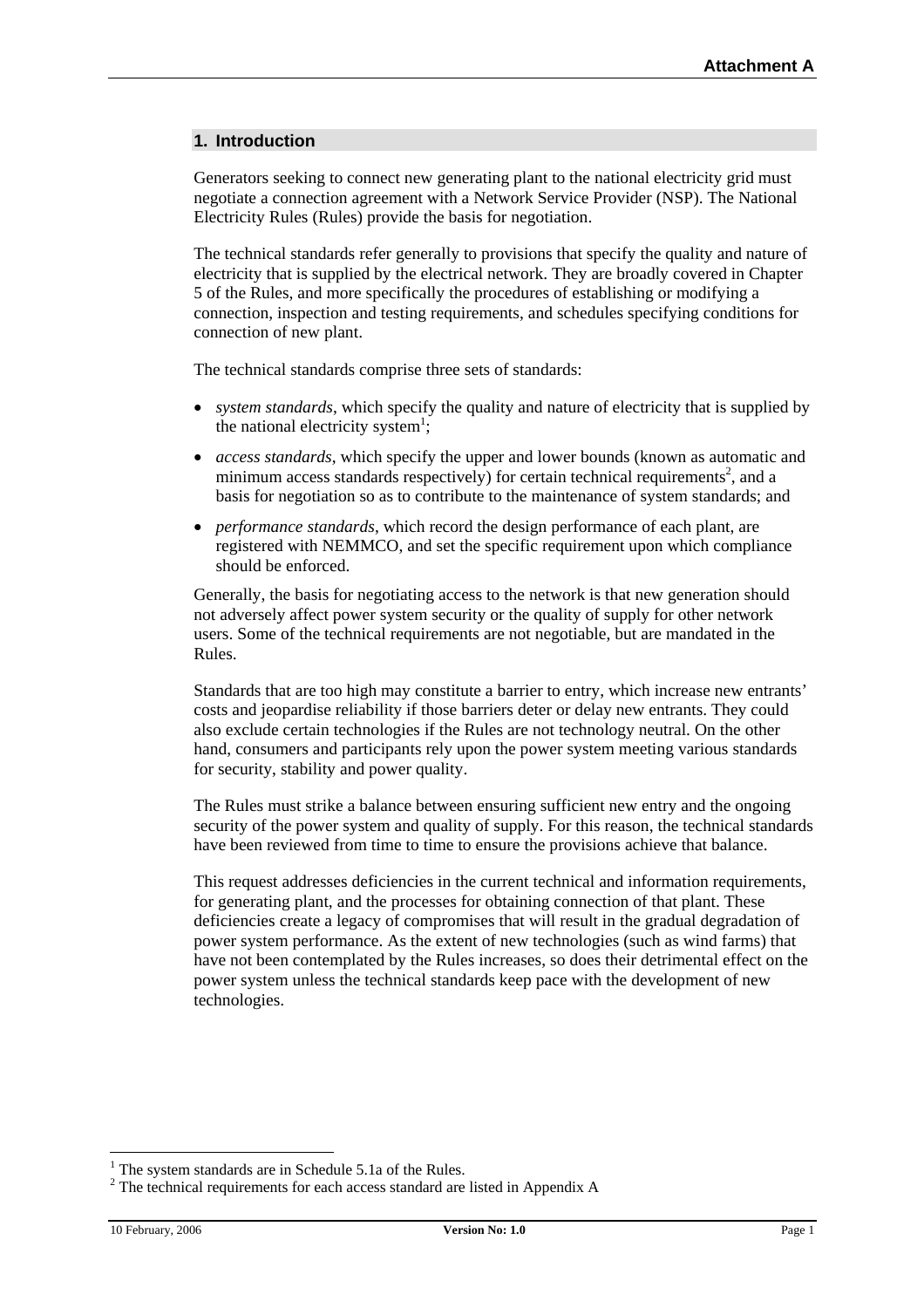# **2. Background**

## **2.1 NECA review**

Under the National Electricity Code (Code), the National Electricity Code Administrator (NECA) was required to undertake a review and report on the technical standards to which Generators<sup>3</sup> must adhere. The NECA report was published in December 2001 and the Code changes applied from November 2003.

The 2001 review established the existing system/access/performance standards structure.

Since then, the number of connection applications for large wind farm developments has grown significantly. Some of the technical requirements of the Rules do not apply to wind farms because wind generation is classified under the Rules as *intermittent* and is permitted to be non-scheduled. Wind farms are also excluded in some instances because the technical requirements cannot be applied to the technology used.

# **2.2 MCE project**

In August 2004, the MCE established a Renewable and Distributed Generation Working Group. This working group is responsible for wind energy policy, the development of a national Code of Practice for Embedded Generation, and the Improving Grid Accessibility initiative announced in the Australian Government's Energy White Paper in July 2004.

Under this working group, the MCE also established a Wind Energy Policy Working Group (WEPWG) to provide advice, information and recommendations to the MCE on issues related to the entry of intermittent renewable energy generation into the electricity market. The Wind Energy Technical Advisory Group (WETAG), with industry sector representation was formed to assist with and report on the analysis of technical matters associated with large-scale wind farm developments.

In March 2005, the WEPWG published WETAG's report<sup>[4](#page-1-1)</sup>, which recommended a review of technical requirements for the connection of generating systems. WETAG identified the following matters arising from the increasing use of wind energy:

- an urgent review of the technical standards for connection of generating units, which is the subject of this request;
- managing the impact of intermittent generation on network flows, which is being considered by WEPWG;
- wind farm modelling in respect of power system operational implications, which is the subject of a separate investigation by NEMMCO;
- disclosure of appropriate information for non-scheduled generation, which has been incorporated into the Rules; and
- cost recovery of regulation frequency control ancillary services, which is being considered by WEPWG.

<span id="page-1-0"></span><sup>&</sup>lt;sup>2</sup><br>3 <sup>3</sup> Under the Rules, a Generator is the person registered with NEMMCO who owns, controls or operates a generating system. 4

<span id="page-1-1"></span><sup>&</sup>lt;sup>4</sup> The report 'Integrating Wind [Farms into the National Electricity Market, Discussion](http://www.mce.gov.au/index.cfm?event=object.showContent&objectID=C74DA46E-65BF-4956-BB67A284B54DB65E) Paper, March 2005' is available at the MCE website http://mce.gov.au.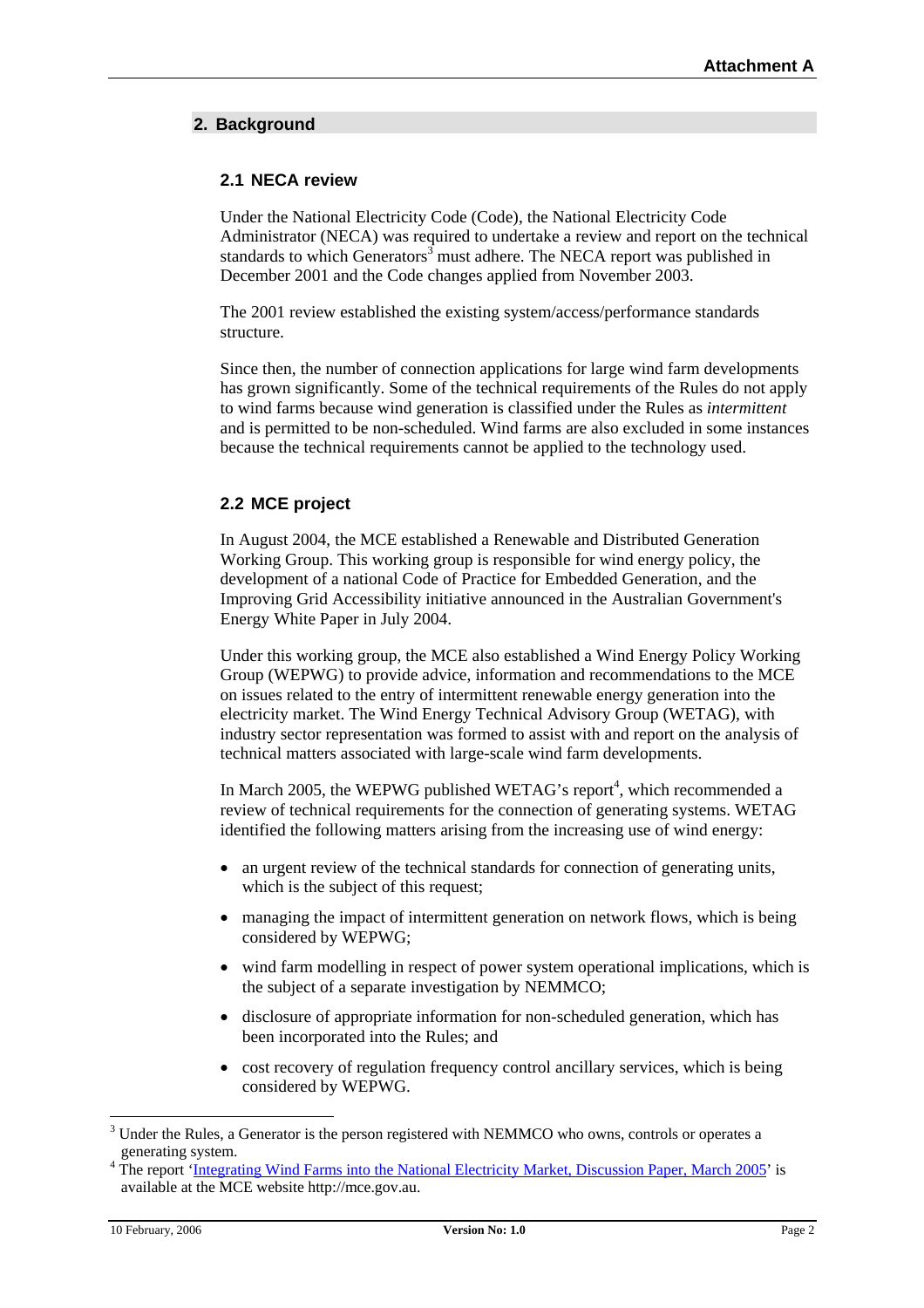### **2.3 NEMMCO review**

As an out-working of the WETAG, NEMMCO wrote to the Standing Committee of Officials (SCO) proposing a review in line with the principles developed by the WETAG. The SCO agreed to NEMMCO commencing a review of the technical standards under the National Electricity Code. The review commenced in early 2005 using a set of guiding principles agreed by WETAG, the details of which are set out in the WETAG report and are reproduced in Appendix B of this report.

NEMMCO convened an industry-based Technical Standards Reference Group (TSRG) to assist NEMMCO with the review and the development of proposed Rules. The TSRG also considered comment from wind turbine manufacturers on the proposed technical requirements, and these have been taken into account in these proposals. Membership of the TSRG is in Appendix C.

In its consultations, WETAG also developed some proposals relating to confidential information. As there is some overlap between this work and the NEMMCO review, these proposals have been included in this request for a Rule.

### **2.4 South Australia**

In late 2005, the Essential Services Commission of South Australia (ESCOSA) completed consultation on the impacts of increased wind generation capacity in South Australia and the means of dealing with those impacts. That process was triggered by an unprecedented number of electricity generation licence applications being lodged with ESCOSA by wind generation proponents during late 2004 and early 2005.

ESCOSA sought advice from the Electricity Supply Industry Planning Council (ESIPC) on the impacts that issuing licenses to all applicants might have on the long term interests of South Australian consumers with respect to the price, quality and reliability of electricity supply. ESIPC's advice was that the current national market design and rules do not adequately cater for the installation of significant amounts of wind generation capacity.

In September 2005, ESCOSA published a Statement of Licensing Principles for wind generation in South Australia<sup>[5](#page-2-0)</sup>. These principles address four key matters relating to the need for wind Generators to:

- comply with higher technical operating standards for fault ride through  $6$  and reactive power capability;
- provide real time data as specified by NEMMCO;
- participate in optimised dispatch processes;
- provide data for, and assist the development of, state of the art wind energy forecasting; and
- pay for ancillary service market impacts which they cause and earn revenues for those which they provide.

 <sup>5</sup>  $5$  See <http://www.escosa.sa.gov.au/site/page.cfm?u=54&c=1580>

<span id="page-2-1"></span><span id="page-2-0"></span><sup>&</sup>lt;sup>6</sup> The ability for continuous uninterrupted operation during and after a fault on the transmission or distribution network.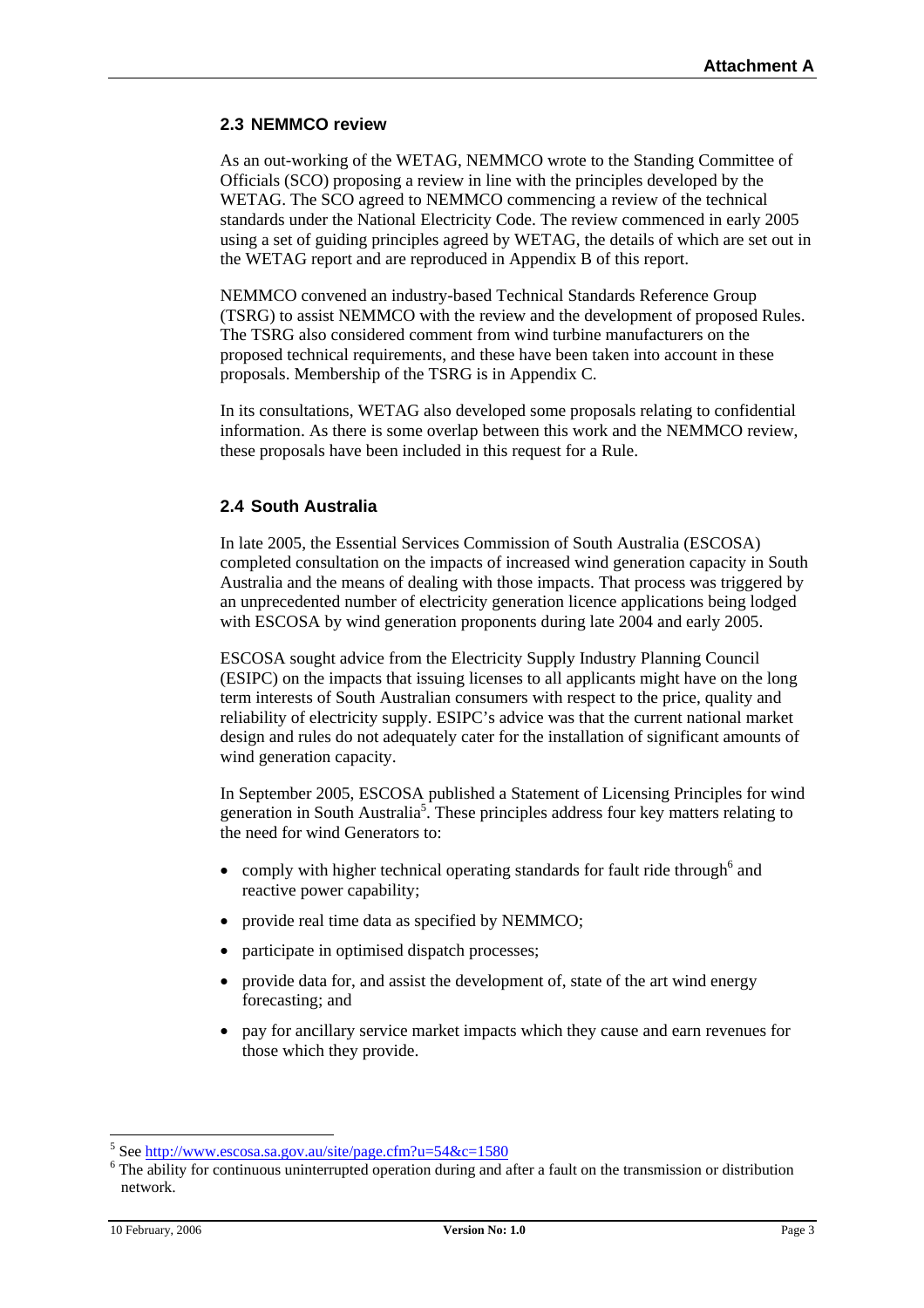These principles are intended to be of a transitional nature only until a national market-wide solution to the issues is developed. NEMMCO's request for Rules is directed at addressing the first of these matters.

# **2.5 Transitional arrangements**

The WETAG report specified that the Rules should include transitional arrangements (see Section 2.3). Section 6 of this report describes how NEMMCO proposes to address this.

### **2.6 Managing the impact of intermittent generation on network flows**

WEPWG also asked NEMMCO to develop a concept for operation of non-scheduled generation subject to network constraints (called 'semi-dispatch' in the WETAG report). This is being progressed through a separate process, although a technical requirement to support new market arrangements to manage network flows with nonscheduled generation has been included in this report.

WETAG also recommended that a review of the technical standards in accordance with principles developed by WETAG be carried out at intervals of 3 to 5 years.

### **3. Addressing the Issue**

The main issues with the current framework are the:

- technical requirements are expressed in terms that cannot be applied to all generation technologies and, as a result, technologies such as wind generation are excluded from compliance with some technical requirements. This will result in overall network capability being reduced in order to maintain the system standards;
- requirements for provision and dissemination of information such as plant models are inadequate as they do not apply to all generation technologies. This will result in inefficient methods to manage uncertainty in the effect of new generation on network transfer capability, such as conservative limit calculations or investment in network plant that provides higher than needed network performance; and
- negotiation framework for access by generation to the network needs is inadequate in that it is unclear in some areas, does not cover all technical requirements and precludes use of alternative technologies to meet the requirements. This can result in longer and costlier negotiations, and inefficient investment in plant where a lower cost alternative is available but not permitted.

The remainder of this section considers each of the issues and Rules proposed to address them.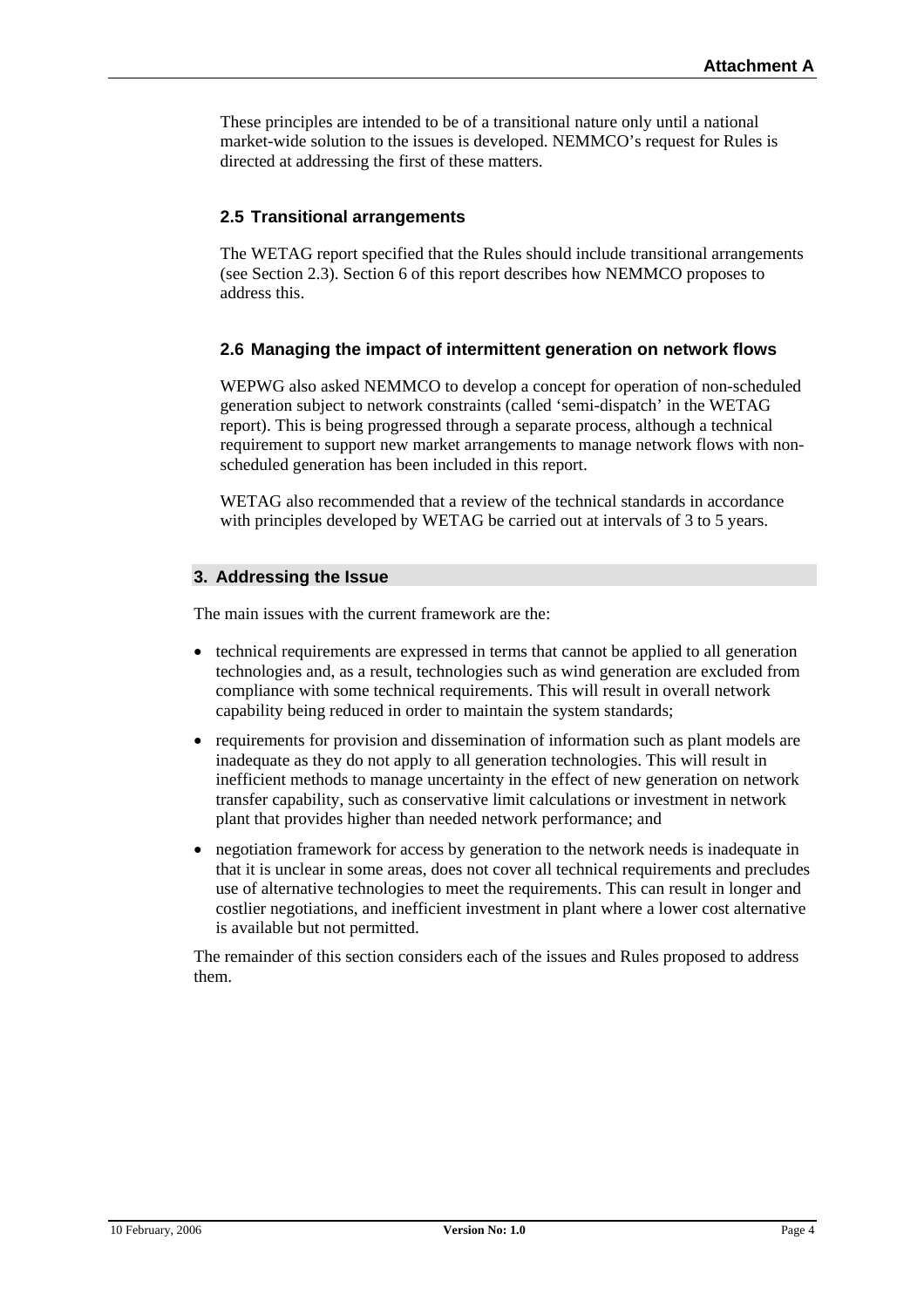# **3.1 Technical requirements**

### **3.1.1 Statement of issue concerning the existing Rules**

Lack of certainty regarding how different technologies will be treated in the future leads to uncertainty in investment

Non-conventional generation technologies such as those used in wind farms are not subject to the same technical standards as conventional technologies because:

- wind generation is permitted to be classified as intermittent and must be classified as non-scheduled. A number of the technical requirements apply only to scheduled generating units;
- wind generation often uses asynchronous technology such as induction generators. A number of the technical requirements apply only to synchronous technology, which is used in conventional hydro, coal and gas powered generating units; and
- many wind farms are or are proposed to be connected to distribution networks. Some technical requirements only apply to transmission connected generating units.

While the proportion of generation using asynchronous technology remains a small proportion of the total generation in the NEM the failure to adequately cater for this technology does not have a material effect on secure operation of the power system. However, as the proportion of wind generation increases the impact of windfarms on the power system will need to be better managed. The uncertainty regarding how these issues will be managed in the future creates risks for NSPs and investors, as there is no clear guidance on how future proposed changes would affect their operations.

#### Standards do not permit flexible solutions

Wind Generators are subject to unnecessary restrictions on how they can meet the technical standards because:

- wind farms comprise a large collection of small generating units. Some standards must be met by each generating unit rather than by the wind farm (or generating system) as a whole;
- alternative methods for achieving a technical requirement such as auxiliary equipment or operation arrangements are excluded from being used to meet some of the technical requirements; and
- some standards do not allow scope for negotiation, even though experience has shown lower levels of performance could be accepted in some circumstances without adversely affecting power system security.

#### Management of network capability

The central dispatch process optimises the dispatch of scheduled generating units subject to a number of factors, including network capability. However, the central dispatch process does not control the output of non-scheduled generating units, which can result in potential risk of network overloads, or constraining off scheduled plant that may be a more cost-effective source of energy or ancillary services.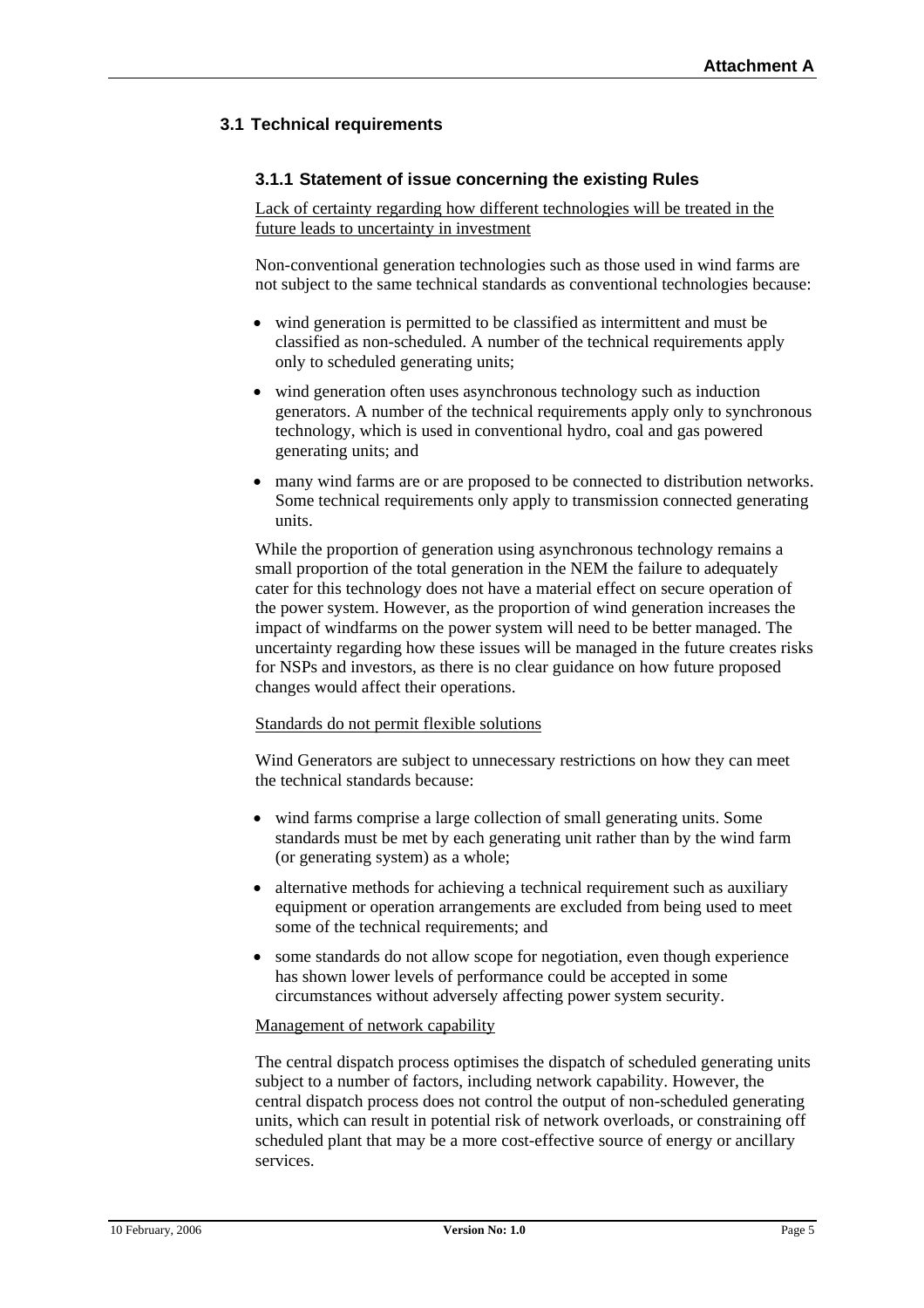The technical standards do not provide any requirement for the control of active power, which would be necessary for any potential market arrangement that makes use of non-scheduled generation to manage network flows.

### **3.1.2 How the proposed Rules address the issue**

Various options for addressing the issue have been considered by several groups, including WEPWG, jurisdictional regulators and NEMMCO. These options include:

- managing the impact on network capability through other means, for example by augmenting the transmission network or constraining scheduled generation when necessary;
- relying on NEMMCO to issue directions under s.116 of the NEL and clause 4.8.9 of the Rules (such as directing operation at a certain level, or the temporary disconnection of non-scheduled generation);
- imposing moratoriums on new wind farms beyond a certain threshold:
- requiring large wind farms and other renewable forms of generation to meet similar technical requirements to those of scheduled generation.

WETAG principles require that the solution provide for adequate power system security. Managing network capability through other means will not be effective at managing all the technical issues concerned (for example, the risk of cascade tripping of generation due to a fault on the network cannot be reduced by applying a constraint) and is not proposed. It may also transfer the risk of being constrained onto the scheduled component of the market, which would increase the long term cost of investment and operation of that part of the NEM.

NEMMCO's powers of direction are intended to be used as a last-resort power of NEMMCO's rather than a front-line power system management approach, and often have a lengthy and potentially expensive process to determine compensation to be paid to affected parties.

Moratoriums on the amount of wind generation could be applied centrally through the Rules or locally through jurisdictional licensing arrangements. NEMMCO has rejected this as it would place a potentially arbitrary and unnecessary limit on investment on a particular technology. The experience in South Australia suggests the "do nothing" option would very likely lead to a new tier of technical regulation on the NEM.

Extending and clarifying the existing framework of technical standards is the preferred solution. This maximises the potential for market-based negotiated access to the network, minimises the risk of both local and widespread disruption of the network due to inadequate management of power system security, and reduces the level of uncertainty for owners and investors in the NEM.

The proposed Rules have been developed by NEMMCO in consultation with WETAG, and industry participants and experts, through the TSRG.

### **3.1.3 Description of proposed rule**

The proposal would amend the Rules, where appropriate, to: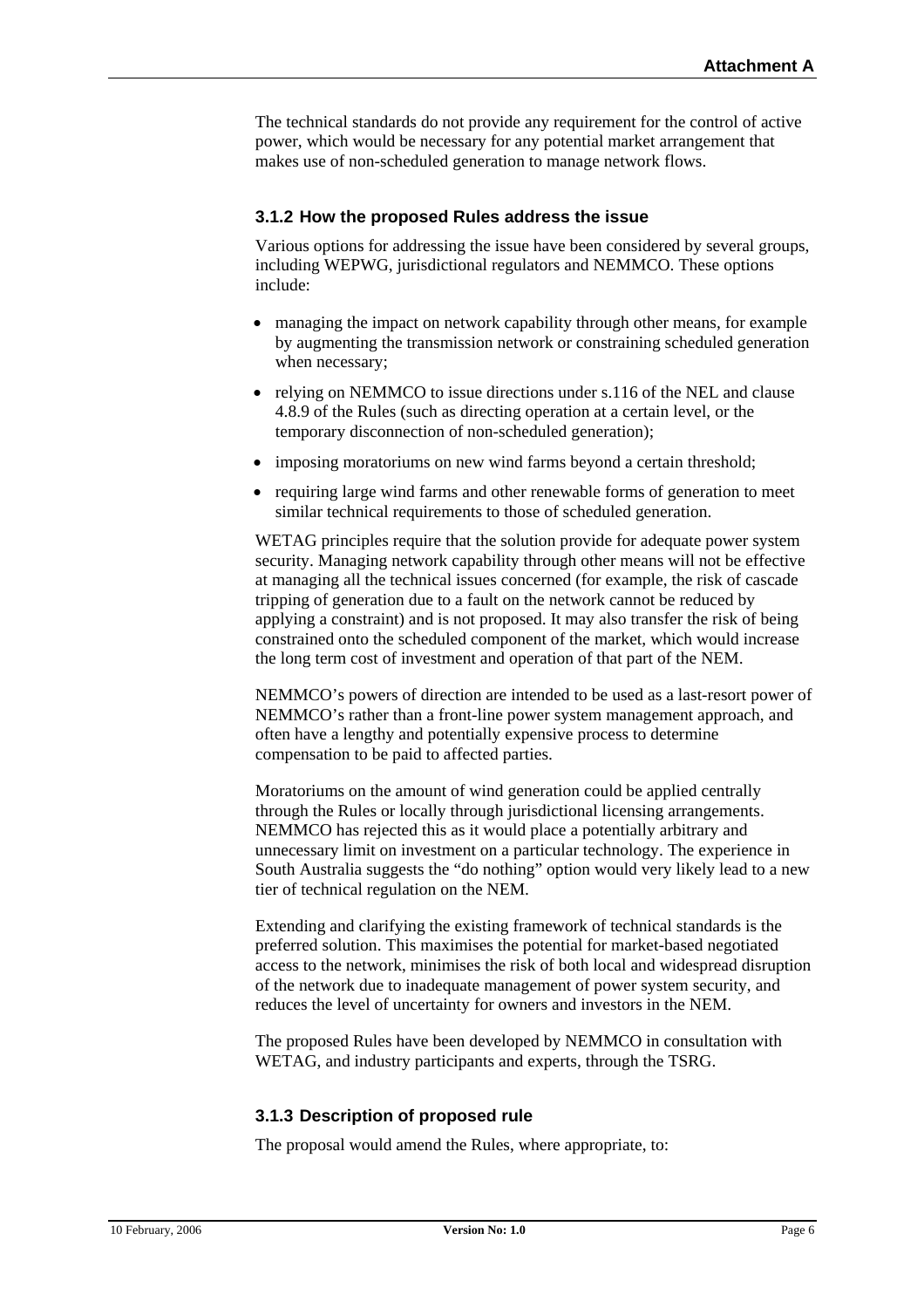- either cover non-scheduled generating units, remove technology specific terminology (such as references to synchronous generators), or add technology specific references where this is needed;
- generally improve the flexibility of the standards through references to generating systems, connection points and auxiliary plant;
- extend the negotiated access framework to those technical requirements that currently cannot be negotiated;
- remove the existing requirement for partial load rejection, which is not directly applicable to asynchronous generation and covered by other technical requirements (particularly S5.2.5.3 Generating unit response to disturbance in the power system); and
- add a new requirement dealing with active power control, to give effect to future market arrangements for management of network flows<sup>[7](#page-6-0)</sup>.

### **3.1.4 How the proposed solution is likely to contribute to the achievement of the National Electricity Market objective**

#### Efficient investment in generation of electricity

The proposed new technical standards to be imposed on asynchronous generation are expected to require additional control, monitoring and communication equipment that is likely to increase the cost of building wind farms. The most significant costs are expected to be in the areas of fault ride through capability, voltage control and reactive power capability, and communications facilities for the provision of real-time data to NSP and NEMMCO control centres.

Actual costs would vary between each project and NEMMCO is not in a position to provide a generic estimate of these costs. However, in discussions with industry representatives, NEMMCO has been advised that the cost of reactive power control for a wind farm varies between \$150k and \$500k per MVAr of reactive power capability, depending on the technology used. This compares with between \$2.1 and \$2.5 million per MW of installed capacity. Wind farms will normally require at least some reactive power control capability, whereas the proposed technical standards are expected to incrementally increase (or in some cases decrease) the required capability.

This is balanced by a number benefits to investors in the NEM including:

- more certainty in the process for managing the impact of their generating units on the national electricity system and therefore reducing risk of being constrained off or directed by the NSP or NEMMCO in day-to-day operation;
- lower risk of being constrained off as a result of later developments reducing the capability of the network, making more transparent the processes by which this is managed by bringing them into the negotiated access framework;
- removing the need for jurisdictionally-imposed requirements, moratoriums or limits on the amount of intermittent generation on the market;
- reduced costs of meeting those requirements that allow alternative solutions to those currently provided for; and

<span id="page-6-0"></span><sup>-&</sup>lt;br>7  $\frac{7}{1}$  Providing this requirement in advance of the market arrangements avoids the potential for retrofitting control equipment in the future.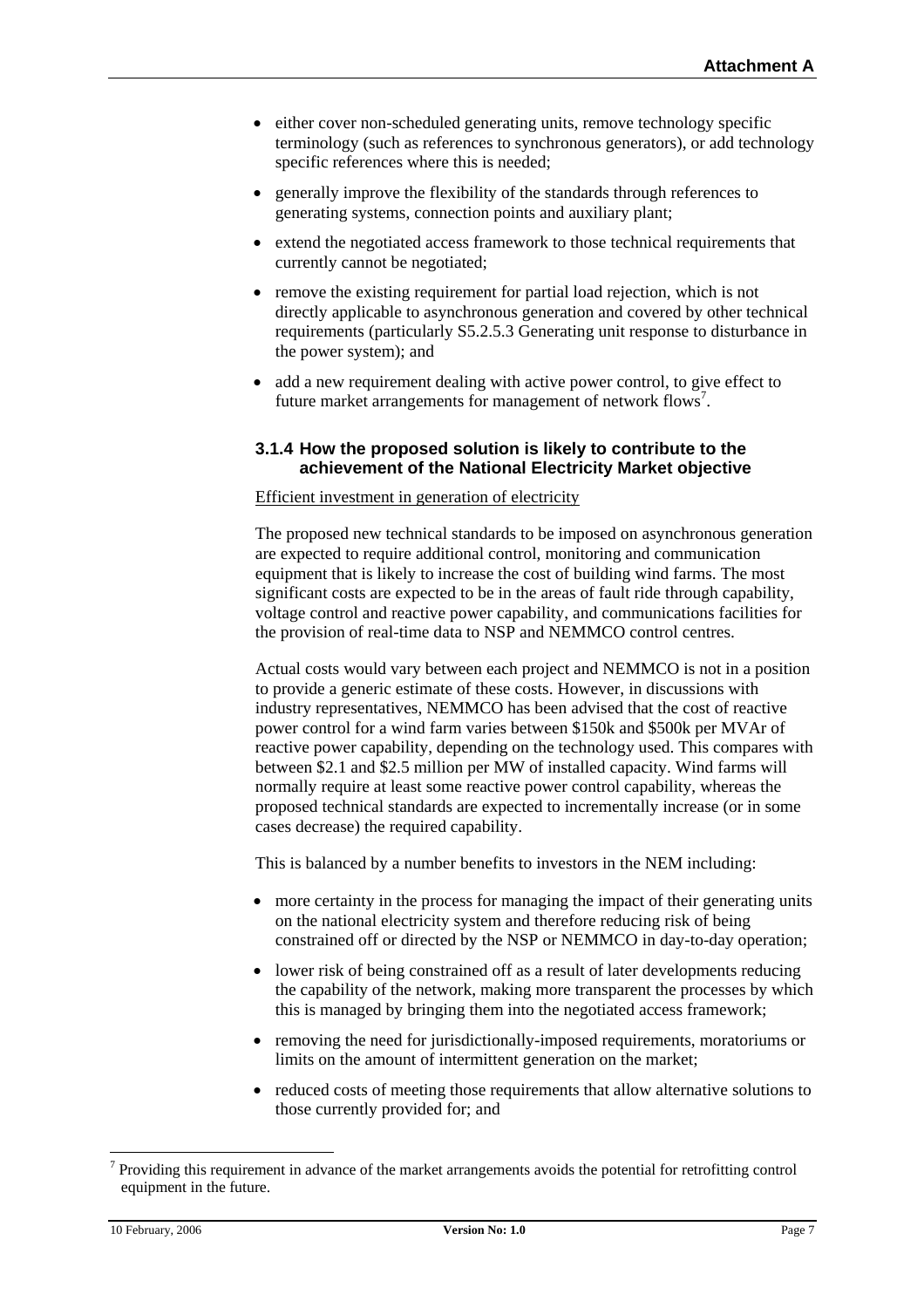• greater certainty in the ongoing capability of the network over time.

For example, ESCOSA has indicated it will remove its licensing requirements on wind farms once new Rules are in place. NEMMCO is aware of one wind farm that is not currently proceeding as under the present arrangements the reactive power capability costs would make the project uneconomic.

#### Efficient use of the generation of electricity

Alternative technologies such as those contemplated by this request are generally non-scheduled and would displace scheduled generation while they are producing electricity. Precisely which scheduled generation is to be displaced will be determined by the NEM central dispatch process, taking into account factors that include offer prices and network constraints.

A benefit of the proposal would be that low cost scheduled generation is loess likely to be constrained off, because network capability would not be adversely affected by new non-scheduled generation.

#### Efficient investment in transmission network services

Under the current NEM arrangements, a significant increase in the number of alternative energy sources would see network capability steadily degrade. At some point, it would be necessary to augment the network so that reliability and security of supply and the level of competition in the NEM could be maintained.

The proposed Rule would benefit network users by maintaining the capability of the existing network, deferring network augmentations that could otherwise be needed. Additionally, because responsibility for any impacts of new generation on network capability would be transferred to the owners of the generation rather than the NSP, there is also scope for more efficient pricing of those impacts that would have otherwise been borne by network users.

### **3.2 Provision and disclosure of information**

NEMMCO and TNSPs use technical data and models of generation control systems to assess the power system's transfer capability under a range of conditions. Proponents of new generation must assess the affect of the new equipment on the transfer capability of the existing network when seeking connection to the network.

### **3.2.1 Statement of issue concerning the existing Rules**

#### Provision of information by proponents

NEMMCO has been experiencing difficulty obtaining adequate models for some new generation proposals, particularly wind farms, because:

- some wind farm technologies are relatively new and accurate models have not yet been fully determined, which requires NEMMCO and TNSP to incorporate large operating margins into their analysis of network limits;
- equipment manufacturers are reluctant to provide this information because it is commercially sensitive. If this information were provided on the basis of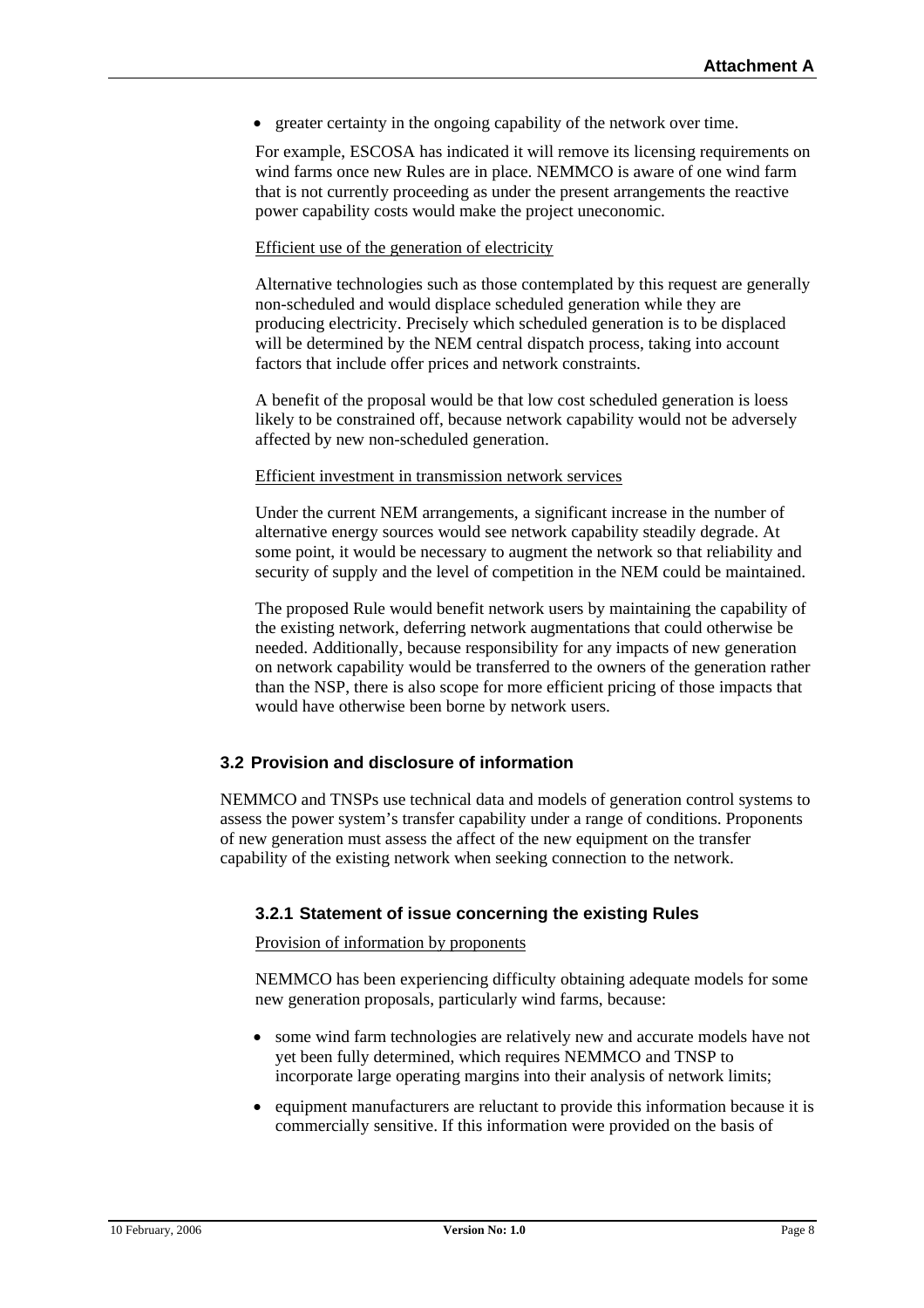confidentiality agreements it would conflict with NEMMCO's obligation to provide information to other participants<sup>8</sup>;

- the Rules do not currently permit NEMMCO to require testing to confirm or correct model parameters, which again must be managed by incorporating operating margins into network limits;
- the Rules prescribe in detail the information to be provided for synchronous and scheduled generating units but do not cover other technologies, which means incorporating new technologies requires ongoing requests for Rules.

#### Disclosure of information by NEMMCO or NSPs

Disclosure of generating plant technical information to prospective connection applicants would allow those new applicants to assess the likely performance and effect of their plant on the power system. Disclosure of this information also enhances the transparency and accountability of NSPs. Consultants and academics also use the information, thereby developing the base of expert opinion available. The current Rules limit the disclosure of information by:

- failing to specify how the information is to be used, and to whom and when the information may be released;
- providing conflicting requirements for disclosure and non-disclosure of information disclosed as part of the connection process (especially model information);
- not requiring the disclosure of sufficient information to complete a connection application; and
- restricting the ability of applicants to obtain information on concurrent projects that may, for example, be competing for access to the same network or adversely impact each project's ability to "ride through" a disturbance.

### **3.2.2 How the proposed Rules address the issue**

The WETAG investigated the following options relating to the provision and disclosure of information:

- 1. maintaining the status quo;
- 2. requiring similar information for each generating unit (e.g. each wind turbine) in significant installations (e.g wind farms larger than 30 MW) to scheduled generation;
- 3. option 2, but permitting each generating system (e.g. a wind farm) to be aggregated.

If the status quo was maintained, NEMMCO would need to manage the uncertainty of the accuracy of the models by applying larger safety margins to network limits so that power system security can be maintained. At the same time, network planners and proponents of new plant would need to adopt more stringent design requirements to compensate for this uncertainty, increasing the cost of investing in generation of electricity and the transmission network. NEMMCO considers this option to be inappropriate.

<span id="page-8-0"></span> <sup>8</sup> <sup>8</sup> Clause 3.13.3(k) requires NEMMCO to provide certain technical information to Registered Participants on request.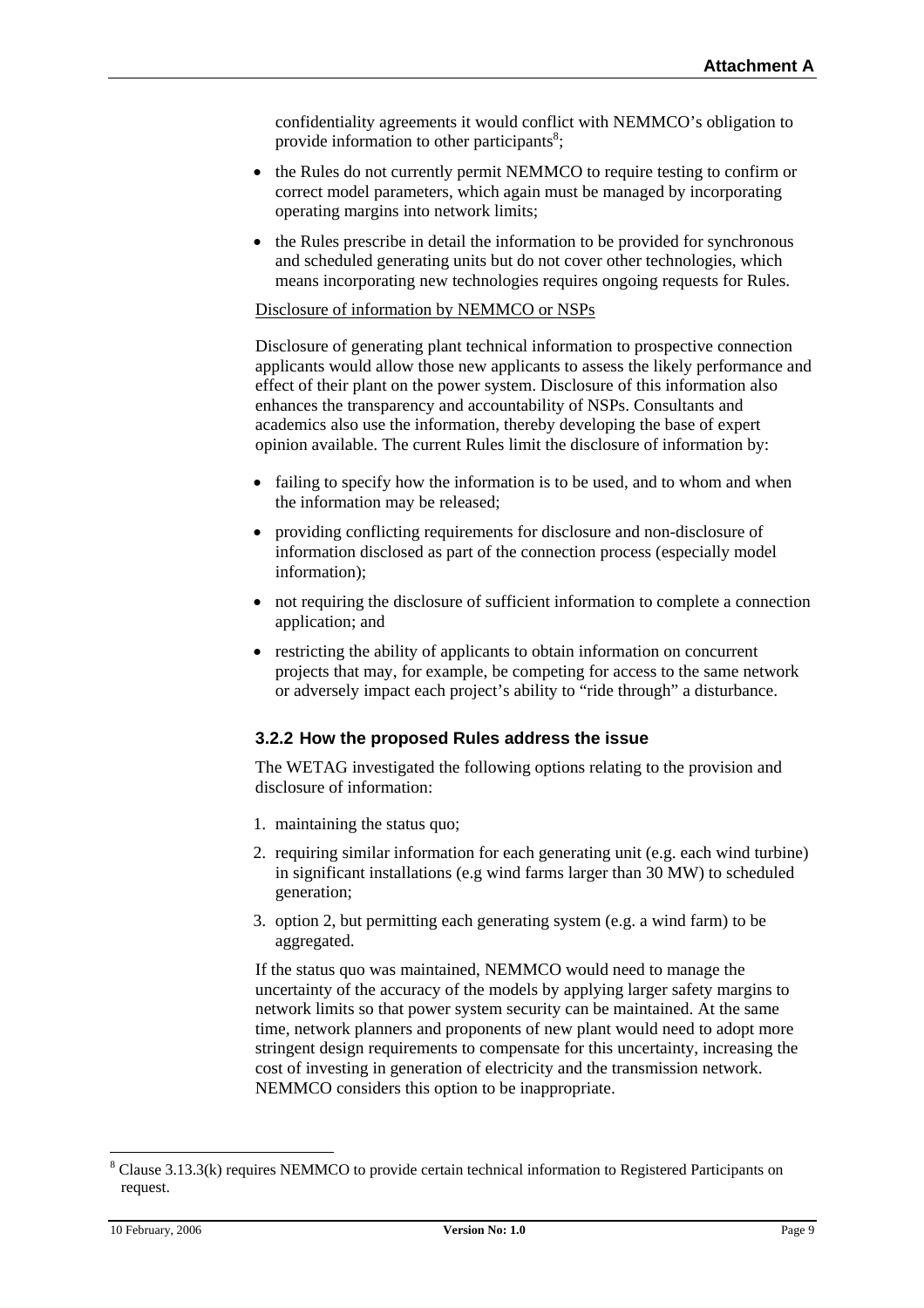It is necessary to model significant generation of any technology type connected to the power system to assess power system security. Any unit or system less than 30 MW is unlikely to have possible impacts on power system security, and is also the size that generally determines whether a unit is to be scheduled or nonscheduled. However, it is proposed to allow aggregated models that would reduce the computational burden to manageable levels and allow manufacturers to develop accurate wind farm models with lower risk to intellectual property.

It is further proposed to require concurrent connection applications to be accounted for in the assessment of any individual project.

### **3.2.3 Description of proposed rule**

The proposed Rules:

- clarify power and obligations for provision and disclosure of models for all significant generation installations (larger than 30 MW);
- remove technical details from the Rules and require guidelines and procedures to be developed by NEMMCO and NSPs on information to be included in plant models and the form in which it is to be provided;
- require the staged disclosure of information commencing at the time of submitting a connection enquiry, which balances the commercial needs of potentially competing projects against the potential for over investment to mitigate against uncertainty;
- give NEMMCO and NSPs the authority to require models to be verified through testing, and extend NEMMCO's power to restrict operation of plant if it believes there is a risk to power system security due to inadequate modelling;
- permit provision of models for significant generation installations (comprised of multiple small units) in an aggregated form, which would preserve confidentiality of models at the generating unit level<sup>[9](#page-9-0)</sup>; and
- define a 'considered project' as a concurrent generation or network project, which must be assessed in the negotiation of performance standards.

### **3.2.4 How the proposed solution is likely to contribute to the achievement of the National Electricity Market objective**

Efficient investment in generation of electricity

The proposals on provision of information will require manufacturers of all types of generating technology to develop and provide aggregate dynamic models of their plant. The cost of doing this is not expected to be significant and will reduce as experience is gained with the development of the models. Additionally, the new requirements for testing will impose costs on new developments.

Investors in wind farms will benefit from the changes by being able to optimise the cost of meeting the technical requirements, through having access to current and accurate models of plant connected to the power system. Similarly, by making information available on the proposed considered projects, investors will

<span id="page-9-0"></span><sup>-&</sup>lt;br>9 <sup>9</sup> For example, wind farms can consist of hundreds of individual generating units. NEMMCO is proposing to disclose models of wind farms rather than individual units.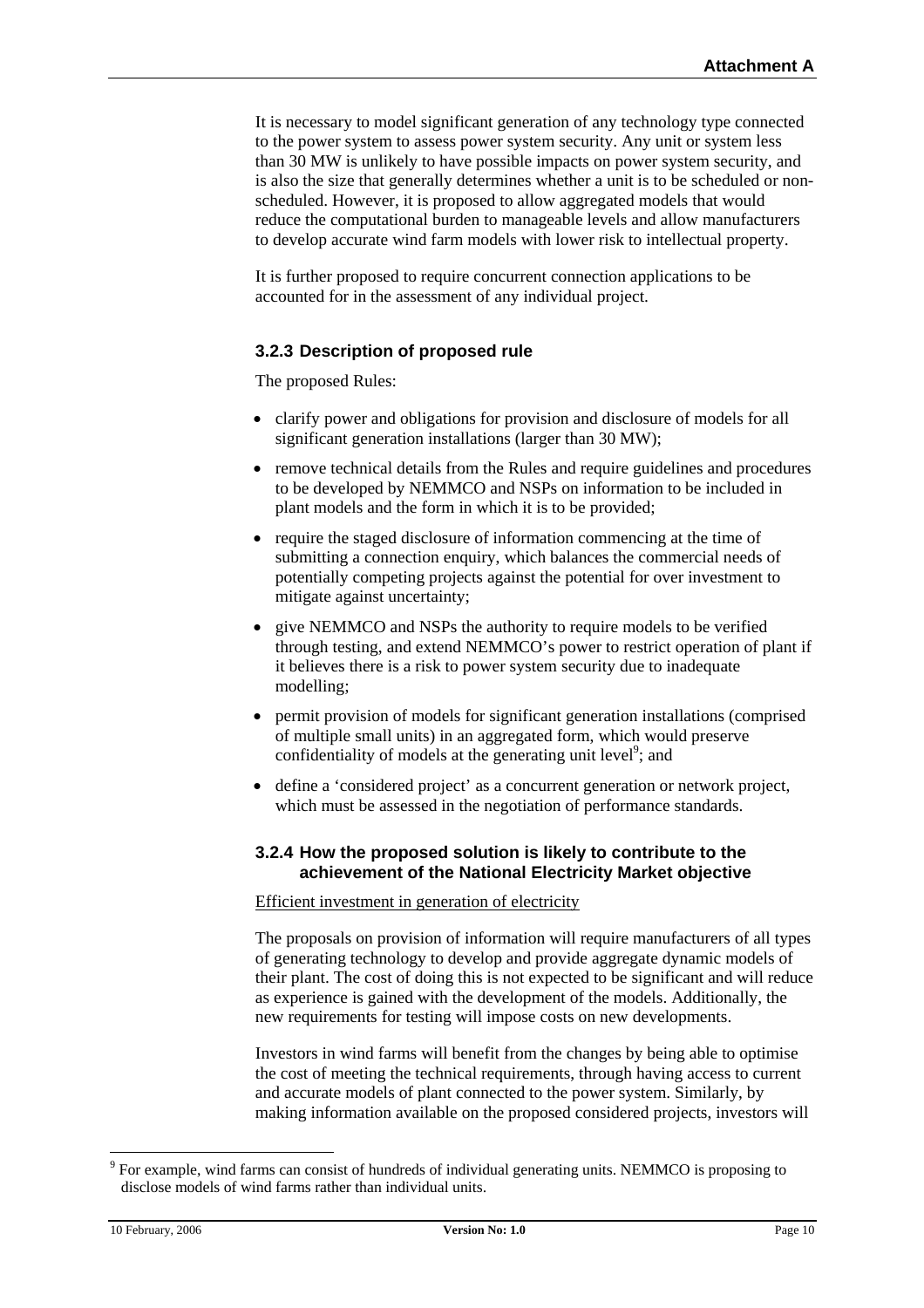not need to make onerous assumptions about the interaction of their projects with other concurrently proposed projects.

Efficient use of the generation of electricity

The benefits of the proposed Rules concerning provision and disclosure of information arise from maintaining the capability of the existing network by reducing the reliance on operating margins on the network to ensure power system security. These benefits are similar in nature to those discussed in section 3.1.4 dealing with the proposed technical standards.

#### Efficient investment in transmission network services

Again, the benefits from a reduced reliance on operating margins are similar in nature to those discussed in section 3.1.4.

### **3.3 Access negotiation and compliance**

The Rules provide boundaries for negotiating the technical terms and conditions in connection agreements in the form of minimum and automatic access standards, and bases for negotiating access within these bounds. Ongoing compliance with the agreement is managed through performance standards that are registered with NEMMCO and are used to benchmark the observed performance at any time in the future. The proposed process for negotiating access is shown in Appendix D.

### **3.3.1 Statement of issue concerning the existing Rules**

#### Insufficient guidance for negotiations

Currently, the only requirement is that negotiation must result in an access standard set at a level that will not adversely affect power system security or quality of supply for other network users<sup>10</sup>. This provides insufficient guidance specific to each technical requirement and therefore results in a lack of consistency when wind farm proponents are negotiating with different NSPs and NEMMCO.

#### Negotiated access standards do not consider reliability of supply impacts

The current Rules do not provide for consideration of new generation that reduces the reliability of supply to consumers when negotiating access. In this context, reliability of supply refers to the ability to maintain a *reliable operating state* as defined in clause 4.2.7 of the Rules. It is analogous to the supply-demand balance reported in the Statement of Opportunities, and the short and medium term projected assessments of system adequacy (STPASA and MT PASA).

Specifically, the current Rules:

- only explicitly allow consideration of adverse impacts on power system security in negotiations;
- restrict consideration of power system transfer capability to stability limits, whereas under some circumstances, it is possible for a new generating plant to reduce network transfer capabilities because of thermal network limitations.

<span id="page-10-0"></span><sup>&</sup>lt;sup>10</sup> See clauses 5.3.4A(a)(2) and (3) of the Rules.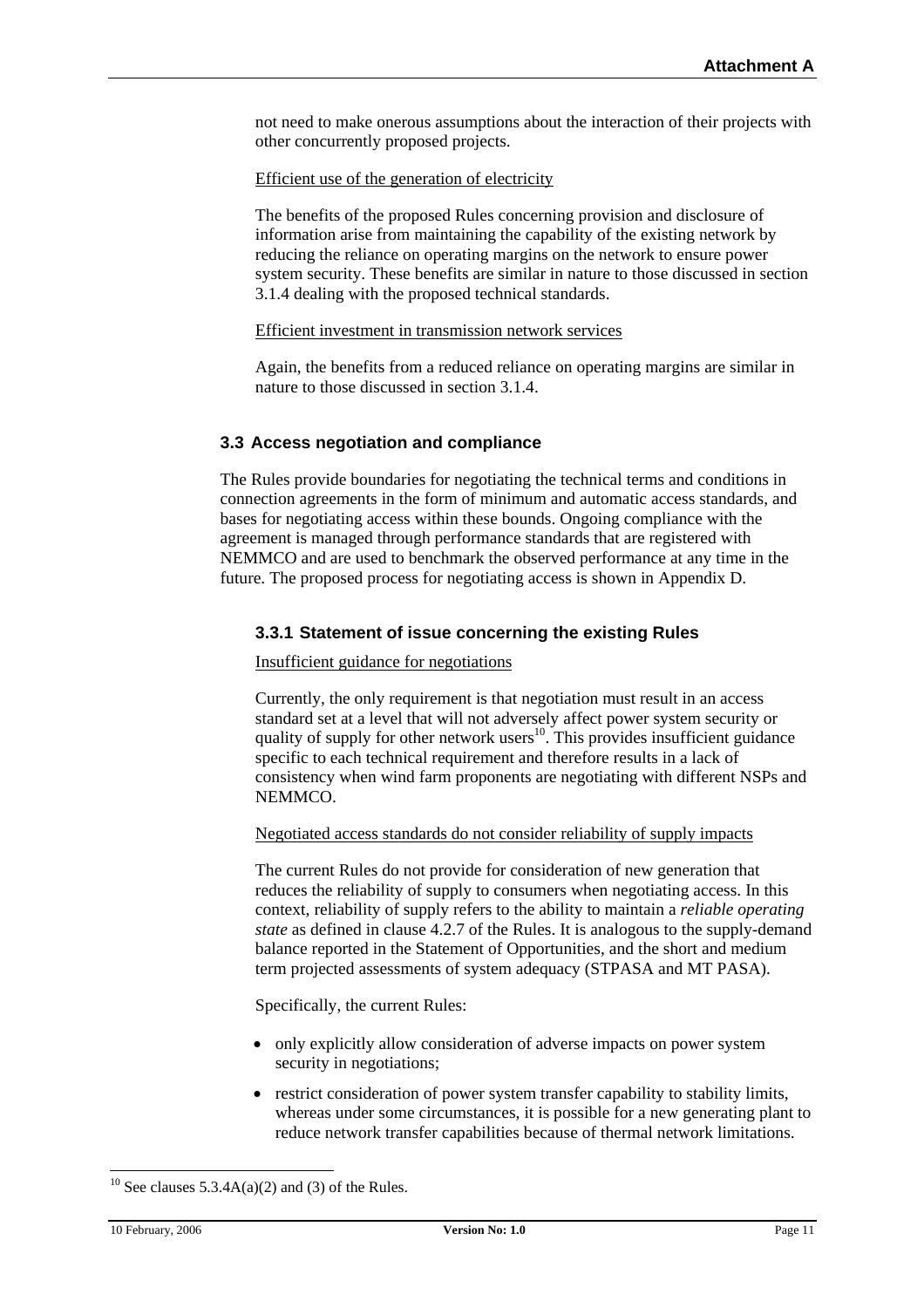This can happen, for example, where the new plant changes the sharing of power flow between high and low capacity transmission lines; and

• for the minimum standard, restrict consideration of transfer limits to the region in which the plant is installed.

The implication of this is that new generation can obtain access to the network provided power system security can be managed, even though that generation could materially reduce the overall reliability of supply to consumers.

#### Compliance with performance standards

The current Rules limit the effectiveness and efficiency of compliance monitoring and enforcement by:

- exempting some owners of older plant from complying with performance standards that have been registered with NEMMCO. In some instances, derogations, connections agreements or plant design take precedence over the registered performance standards, which complicates and confuses the compliance process;
- restricting NEMMCO's input into the assessment and wording of performance standards $^{11}$ . NEMMCO is in a position to provide advice on whether the performance standard is suitable for compliance assessment or the plant can comply with the standard. However, NEMMCO receives final wording or performance standards only after the execution of the connection agreement, and is required to assess whether the plant can comply with its performance standards at the time of registration, which NEMMCO believes is too late;
- restricting the ability to revise performance standards, except where plant has been modified. Updating performance standards for any other reason, including due to temporary plant restrictions, is not allowed even if all parties agree;
- requiring a review of all performance standards where plant has been modified, rather than just those that are affected by the modification. Potentially, this could require additional modifications to the plant to cater for changed power system conditions or Rule changes that occurred since the plant was originally built. NEMMCO believes this places an unreasonable risk on owners of plant and could discourage ongoing plant improvements; and
- allowing some generating plant to avoid registering performance standards, through apparent errors in some transitional provisions.

#### **3.3.2 How the proposed Rules address the issue**

The issues of inappropriate levels of guidance for negotiation and reliability of supply impacts had been identified by WETAG. The proposed Rules are consistent with the WETAG principles (see Appendix B).

The proposed Rules would streamline the compliance process by recording performance agreements outside connection agreements, relaxing some restrictions on how performance standards can be modified and requiring NEMMCO input to the wording of performance agreements before the execution of connection agreements.

<span id="page-11-0"></span> $11$  For example, NEMMCO is not involved where the automatic access standard for a technical requirement has been adopted.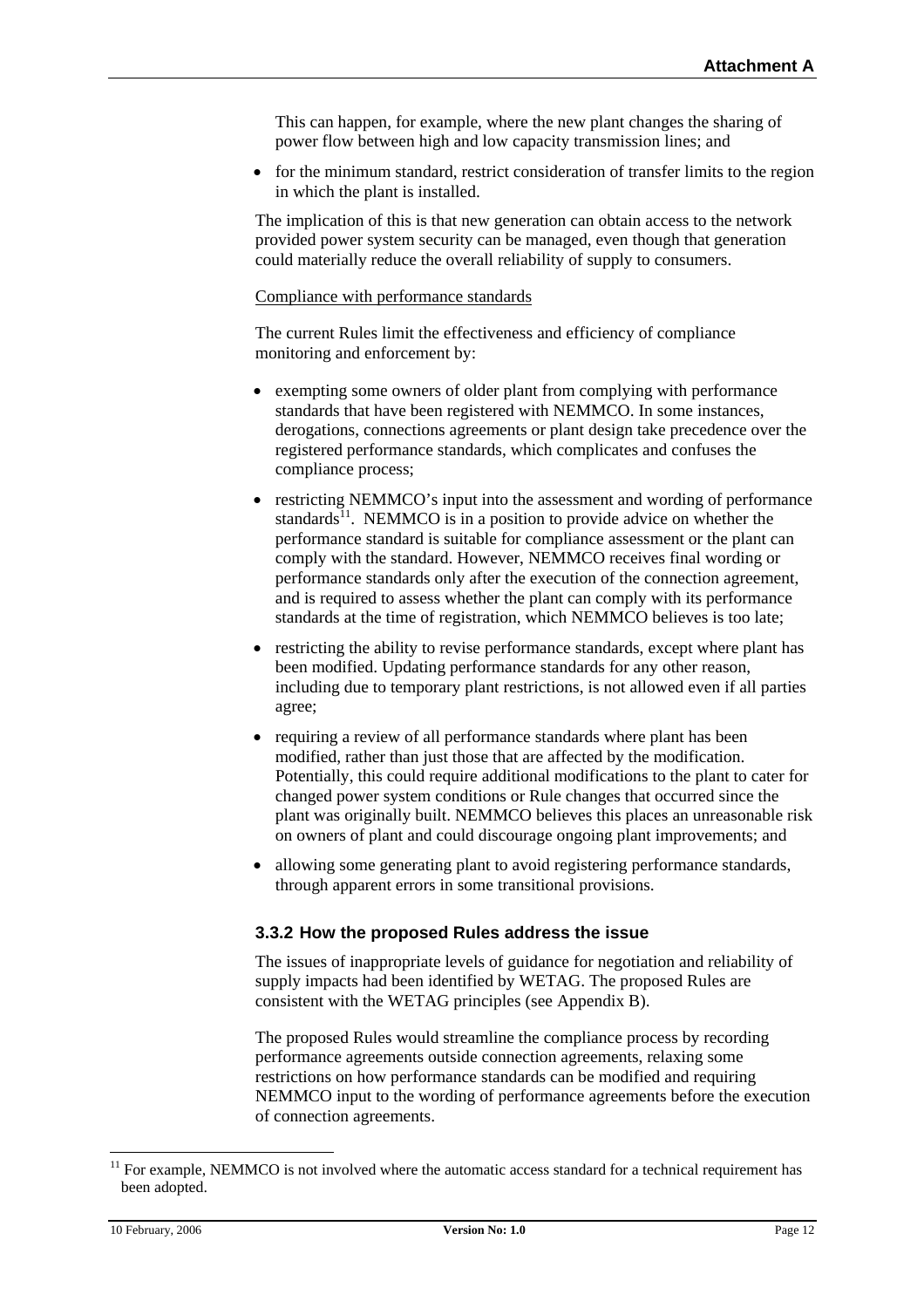## **3.3.3 Description of proposed rule**

The proposed Rules would:

- provide guidance on the basis for negotiation of technical requirements, monitoring and control requirements, power station auxiliary transformers and fault levels;
- introduce reliability of supply as a basis for negotiated access standards;
- broaden the factors to be considered when assessing impacts of new generation on power transfer capabilities;
- simplify and clarify the process, and narrow the scope of performance standard reassessment for plant that is altered;
- permit alteration of performance standards for registered generating plant when parties to the connection agreement and NEMMCO agree;
- correct references to 'technical requirements' where 'performance standards' would be more appropriate; and
- consolidate all clauses dealing with performance standards which are currently spread through Chapters 4 and 5 – into on place, Chapter 5.

### **3.3.4 How the proposed solution is likely to contribute to the achievement of the National Electricity Market objective**

#### Efficient investment in and use of generation of electricity

Including reliability of supply considerations in access negotiation can be expected to increase the cost of a proportion of new generation projects that might be required modify a proposed connection or accept the prospect of being constrained of  $f^{12}$ . However, when this is balanced against the benefit in reliability of supply to electricity consumers there are overall benefits to the proposed solution.

The clarifications and improvements to the process of negotiating access will result in more consistent and less costly negotiations ultimately leading to reduced costs being passed through to consumers. The new Rules also remove the potential to discourage investment in upgrades of existing plant that come about from enforced changes to performance standards.

#### Long term security of supply to consumers

The changes proposed to performance standards will improve the security of the power system by providing a compliance regime that:

- better reflects the most up-to-date information on the performance of plant;
- is technically feasible and consistently applied across the NEM; and
- can be efficiently and effectively managed by the bodies responsible for monitoring compliance, namely NEMMCO and the NSPS.

<span id="page-12-0"></span> $12$  Existing technical requirements include some clauses that deal with reliability impacts (such as transfer limits in the generating system's region) – the proposed changes would clarify the basis for registering a proposed performance standard on the basis of an adverse impact on reliability of supply to customers. The situation in which adding generation reduces reliability of supply is rare, but can occasionally occur. The proposed changes would minimise these impacts.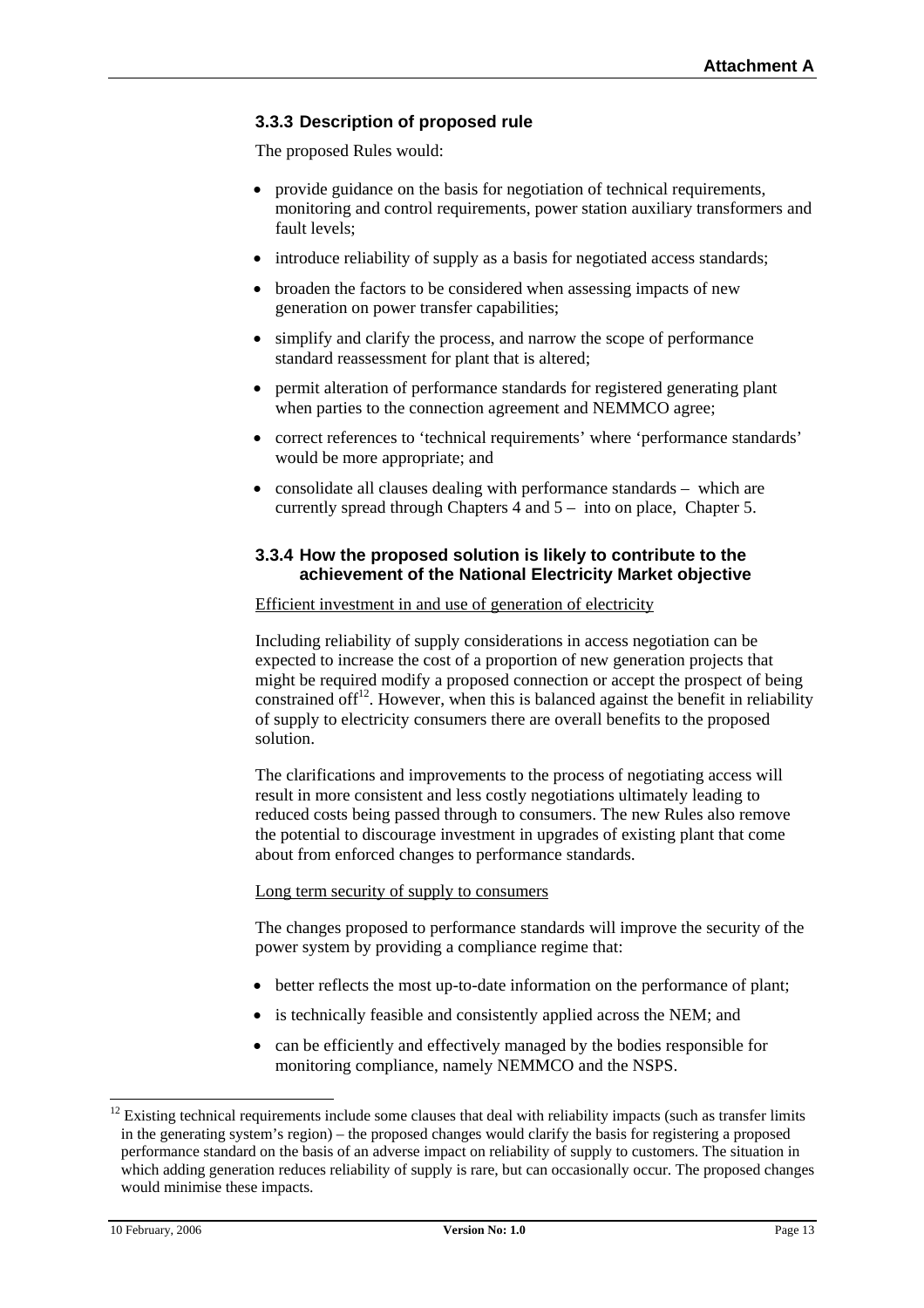# **3.4 Transitional arrangements and general omissions and corrections**

# **3.4.1 Transitional arrangements**

Transitional arrangements must achieve a balance between regulatory risk to investors and the long-term cost to the market in terms of reliability of supply from maintaining legacy systems at performance levels lower than current standards. They must apply to plant in all possible phases of development, and be consistent in approach.

For Registered Participants and those with signed connection agreements the proposed Rules do not require upgrading of performance standards to current levels, but allow performance to be registered based on relevant derogations, connection agreements or if these are silent on a particular technical requirement, the capability of the plant. Connection applicants however are required to meet the technical requirements that apply at the time they sign a connection agreement. When plant is altered, only the performance standards relevant to the particular alteration are required to be upgraded to current standards.

### **3.4.2 Items that could be outside the scope of rules**

The Rules provide schedules that list the range of data that may be required to be submitted by Generators to the NSP. These schedules:

- only cover synchronous plant and need to be updated for alternative technologies; and
- could be outside the scope of the Rules, because they are indicative only may need to be varied depending on the nature and impact of the plant on the power system.

NEMMCO proposes to remove these lists from the Rules. They would be replaced by data lists established and maintained by NEMMCO through the Rules consultation process.

### **3.4.3 General omissions and corrections**

The proposal would correct existing Rules that:

- omit a number of common power system disturbances from the technical requirements;
- have some terms that are poorly or not defined; and
- do not cover people intending to be registered who are not already registered as Generators, Registered Participants or Network Users.

# **4. Other Considerations**

### **4.1 Power to make the Rule**

NEMMCO believes the AEMC has the power to make the requested rule under  $s.34(1)(c)$  of the NEL. It also falls within the head of power in clause 13 of Schedule 1 of the NEL relating to access to electricity services provided by means of transmission systems and distribution systems, which is given effect by s.34(2) of the NEL.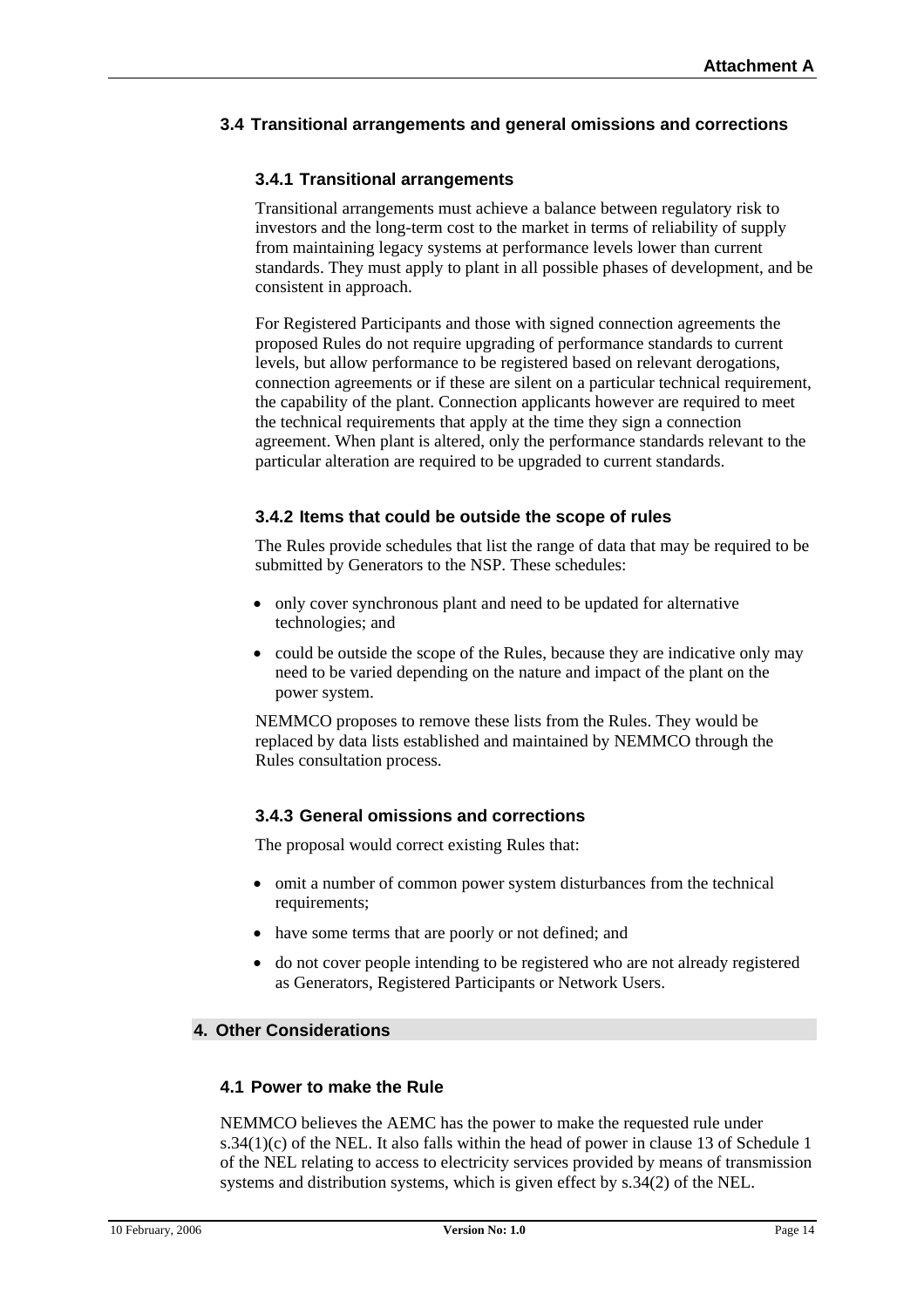# **4.2 Non-controversial or urgent Rules**

NEMMCO does not believe the request can be considered non-controversial or urgent under s.96 of the NEL because the proposed Rules would change the allocation of costs and risks with the NEM.

# **4.3 MCE directed review on the enforcement of, and compliance with, the technical standards under the National Electricity Rules**

This Rule request covers some of the issues raised by the AEMC in the issues paper published as part of its MCE directed review on the enforcement of, and compliance with, the technical standards under the NER.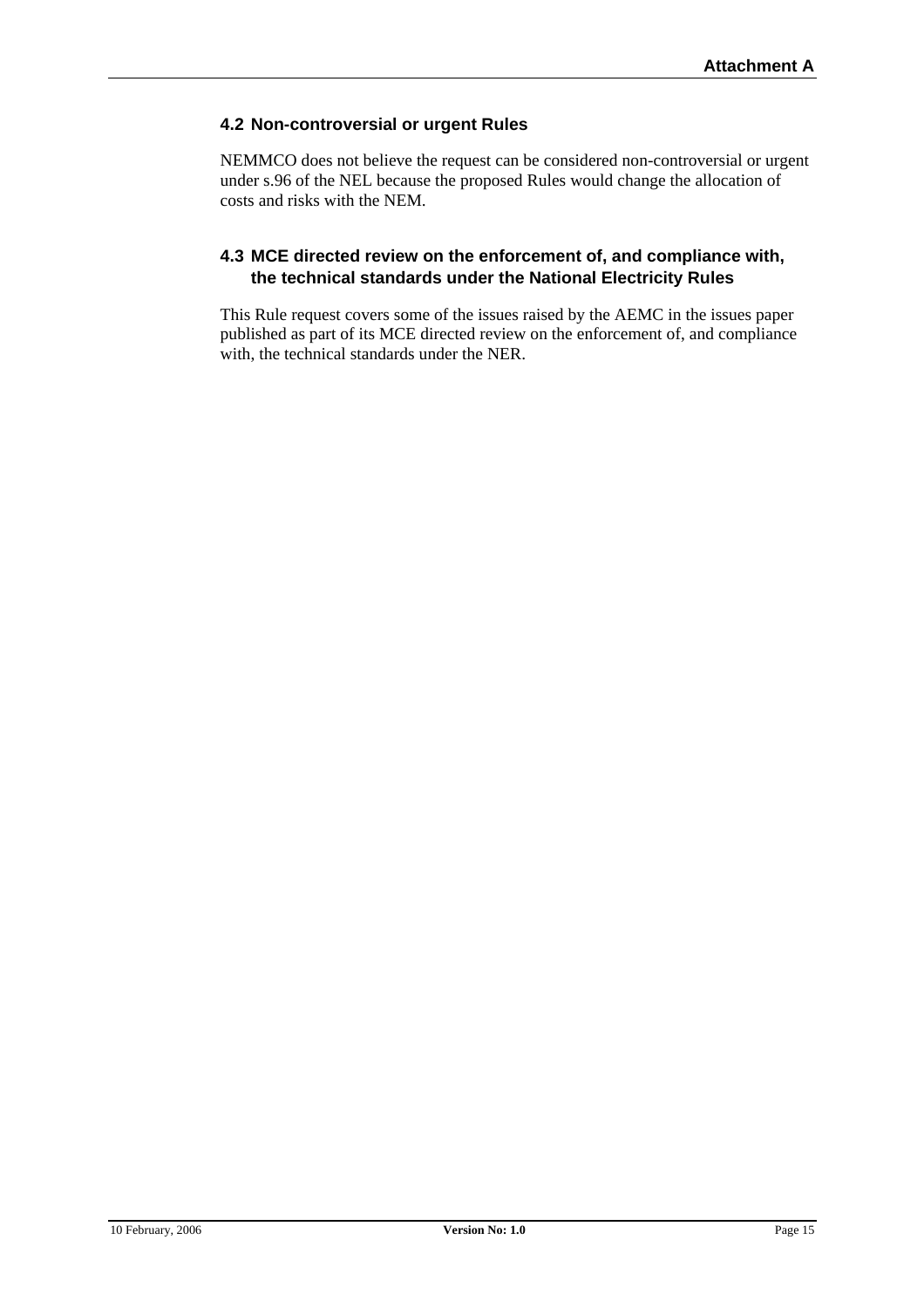| <b>Technical Requirement</b>                                  | <b>Performance Standard</b>                                                                                                     | <b>Determination</b>                                | <b>Comment</b>                                                                                                                                   |  |
|---------------------------------------------------------------|---------------------------------------------------------------------------------------------------------------------------------|-----------------------------------------------------|--------------------------------------------------------------------------------------------------------------------------------------------------|--|
| Reactive power capability                                     | Negotiated capability for supply or absorption of<br>reactive power                                                             | Negotiated                                          | Automatic standard applies to<br>synchronous generators only. Non-<br>synchronous generators must comply with<br>minimum or negotiated standard. |  |
| Quality of electricity<br>generated                           | <b>AS/NZS 61000</b>                                                                                                             | Plant standard                                      | Proponent may use either the plant<br>standard or the access standard. Minimum                                                                   |  |
|                                                               | Specified level of voltage fluctuation, harmonic voltage<br>distortion and voltage unbalance                                    | NSP (automatic) or<br><b>NEMMCO</b><br>(negotiated) | and automatic access standards are the<br>same.                                                                                                  |  |
| Response to disturbances in                                   | Continuous operation during:                                                                                                    |                                                     | To be converted to negotiated access.                                                                                                            |  |
| the power system                                              | Power frequency & voltage variations                                                                                            | Minimum (must be<br>provided)                       |                                                                                                                                                  |  |
|                                                               | Voltage dip due to transmission fault, with severity<br>negotiable                                                              | Negotiated                                          |                                                                                                                                                  |  |
| Partial load rejection                                        | Continuous operation during and following system-<br>imposed load reductions, with severity negotiated                          | Negotiated                                          | To be removed.                                                                                                                                   |  |
| Protection of generator<br>from power system<br>disturbances  | Automatic disconnection from power system in response<br>to negotiated abnormal conditions                                      | Negotiated                                          | Minimum standard only specified (output<br>reduction only for scheduled generators).                                                             |  |
|                                                               | Automatic, rapid reduction in output for high<br>frequencies nominated by NEMMCO                                                |                                                     |                                                                                                                                                  |  |
| Protection systems that<br>impact on power system<br>security | Primary and breaker-fail protections as negotiated                                                                              | Negotiated                                          | Protection solely for generator risks is at<br>proponent's discretion                                                                            |  |
| Asynchronous operation                                        | Pole-slipping protection as negotiated                                                                                          | Negotiated                                          | Synchronous generators only                                                                                                                      |  |
| Frequency control                                             | Negotiated response to a range for frequency events.                                                                            | Negotiated                                          | Scheduled generators only.                                                                                                                       |  |
| Stability                                                     | Negotiated effect on inter or intra-regional power<br>transfer capabilities for transient, oscillatory or voltage<br>stability. | Negotiated                                          | IEC 60034-3 may optionally be applied as<br>a plant standard for transient stability.                                                            |  |
| Excitation control system                                     | Voltage regulation, stability control, ceiling excitation<br>voltage, reactive power compensation, excitation<br>limiters       | Minimum (must be<br>provided)                       | Synchronous generators only. To be<br>converted to negotiated access.                                                                            |  |
|                                                               | Damping of generator power oscillations.                                                                                        | Negotiated                                          | Voltage and reactive power control<br>requirements to be added.                                                                                  |  |
| Remote monitoring                                             | Negotiated level of information to be transmitted in real-<br>time to NEMMCO's control centres as per Appendix<br>2A.           | Negotiated                                          | Extra data requirements from wind farms<br>to be added.                                                                                          |  |
| Communications equipment                                      | Primary speech facility is mandatory, NSP or<br>NEMMCO may also require a back-up speech facility as<br>per Appendix 2B.        | Minimum (must be<br>provided)                       |                                                                                                                                                  |  |
| Auxiliary transformers                                        | Performance standards for connection of Customers<br>apply                                                                      | Various                                             |                                                                                                                                                  |  |
| Fault levels                                                  | Fault level contribution limited to level specified by<br>NSP, under negotiated network configurations.                         | Negotiated                                          |                                                                                                                                                  |  |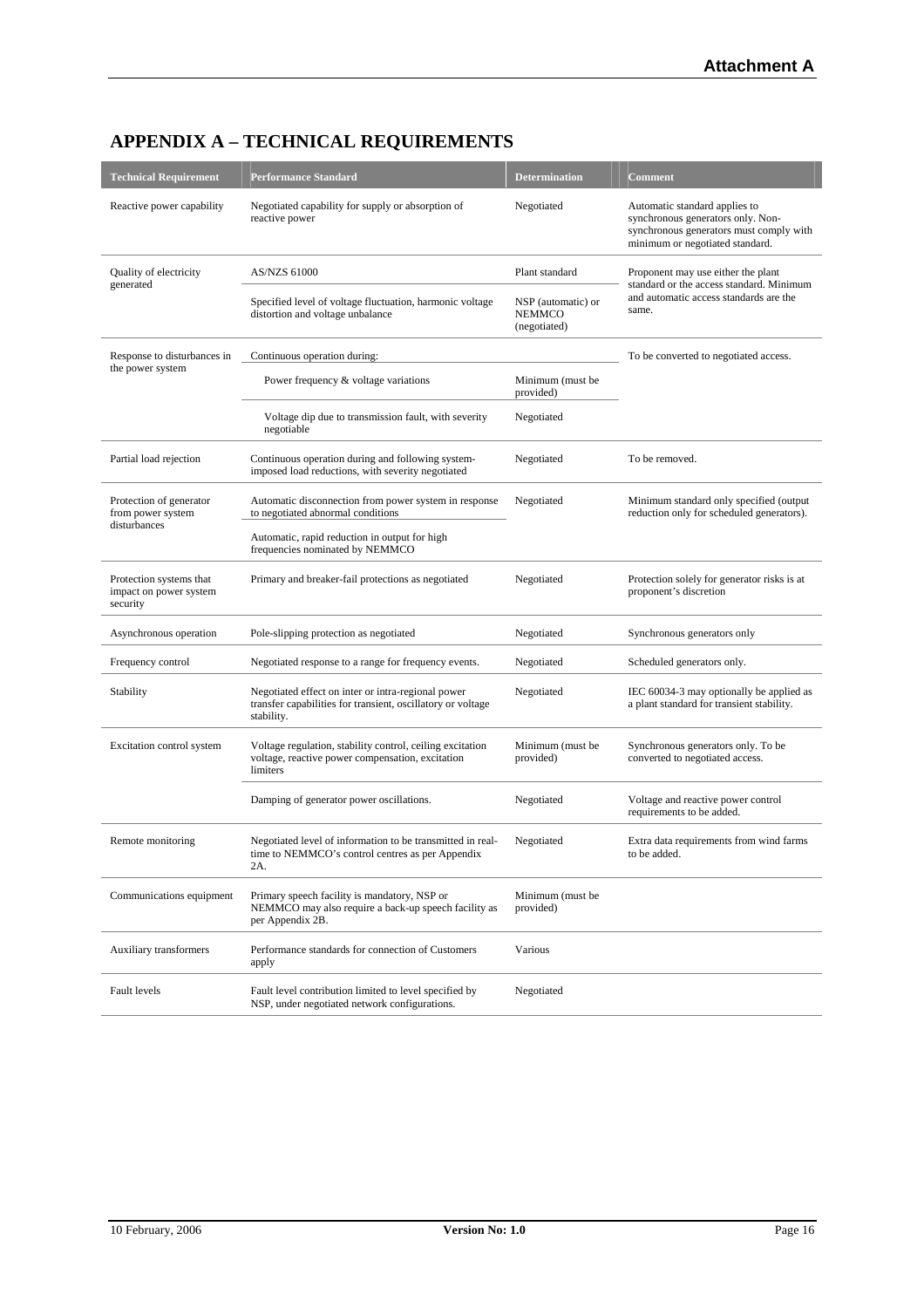# **APPENDIX B – WIND ENERGY TECHNICAL ADVISORY GROUP PRINCIPLES**

| <b>Description of Principle</b>                                                                                                                                                                                                                                                                                                                                                                                                                                                                                     | How principle has been applied                                                                                                                                                                                                                         |
|---------------------------------------------------------------------------------------------------------------------------------------------------------------------------------------------------------------------------------------------------------------------------------------------------------------------------------------------------------------------------------------------------------------------------------------------------------------------------------------------------------------------|--------------------------------------------------------------------------------------------------------------------------------------------------------------------------------------------------------------------------------------------------------|
| Principle 1: The technical standard must provide for adequate security, quality of supply and reliability.<br>The technical standards are proposed to specify performance of plant such that:                                                                                                                                                                                                                                                                                                                       | A test for reliability of supply impacts from generating systems has<br>been incorporated in the process for assessing proposed<br>performance standards.                                                                                              |
| • Power system security;<br>Quality of supply; and<br>• Reliability of supply <sup>13</sup><br>would be maintained at satisfactory levels into the future.                                                                                                                                                                                                                                                                                                                                                          | Clauses in Schedule 5.2 have been carefully examined to ensure<br>that they cover all areas of performance impacting security. In<br>S5.2.5.3 equipment is now required to remain in operation for all<br>credible contingencies, and not only faults. |
| The Rules specifically require that NEMMCO and the NSP to take into account security and quality of supply in their<br>negotiations. Consideration of impacts on reliability of supply would extend only to generating units or systems, and not<br>impacts from customers.                                                                                                                                                                                                                                         | The minimum access requirements in S5.2.5.12 have been<br>extended to cover the situation where a generating system reduces<br>the reliability of supply into another region.                                                                          |
| Principle 2: Minimum, automatic and mandatory standards should be defined so that performance requirements<br>are consistent with the potential impact of generating plant on the power system.                                                                                                                                                                                                                                                                                                                     | The minimum and automatic access standards for each clause in<br>S5.2.5 have been reviewed to assess whether they are set at<br>appropriate levels.                                                                                                    |
| This principle provides for the negotiated standard to be no more onerous on the generator seeking connection than is<br>necessary. The technical standards cover two sets of standards - "system standards" and "access standards". System<br>standards are defined to set a target performance level for the power system overall <sup>14</sup> .                                                                                                                                                                 | All mandatory requirements have been redrafted as minimum and<br>automatic access standards.                                                                                                                                                           |
| Consistent with achieving the required system standards, the Code allows for developers, NSPs and NEMMCO to<br>negotiate a suitable level of technical performance for new connecting plant. In NECA's Review of Technical Standards<br>(Dec 2001), NECA stated:                                                                                                                                                                                                                                                    |                                                                                                                                                                                                                                                        |
| "The range for those parts of the standards that can be negotiated should be defined between the automatic access standards and the<br>lowest capability that is acceptable, called the minimum access standard. The lowest acceptable standard should normally be related<br>to the level at which a risk to system security or of harm to other connected parties may arise."                                                                                                                                     |                                                                                                                                                                                                                                                        |
| In a few instances, mandatory requirements have been placed on connecting parties, without scope for negotiation                                                                                                                                                                                                                                                                                                                                                                                                    |                                                                                                                                                                                                                                                        |
| The technical standards should be formulated in terms that provide for an automatic access standard and a minimum access<br>standard. A review of the technical standards should determine whether:<br>the minimum access standards are reasonable minima, considering the location and potential impact of the generating<br>system within the network; and<br>the mandatory requirements can be re-cast in terms of minimum and automatic standards;<br>automatic access standards are set at appropriate levels. |                                                                                                                                                                                                                                                        |

<span id="page-16-1"></span><sup>&</sup>lt;sup>13</sup> Chapter 5 refers specifically to security and quality of supply, but at least one technical standard addresses reliability of supply (see clause S5.2.5.12).

<span id="page-16-0"></span> $14$  Ref. ACCC final determination on technical standards – February 2003.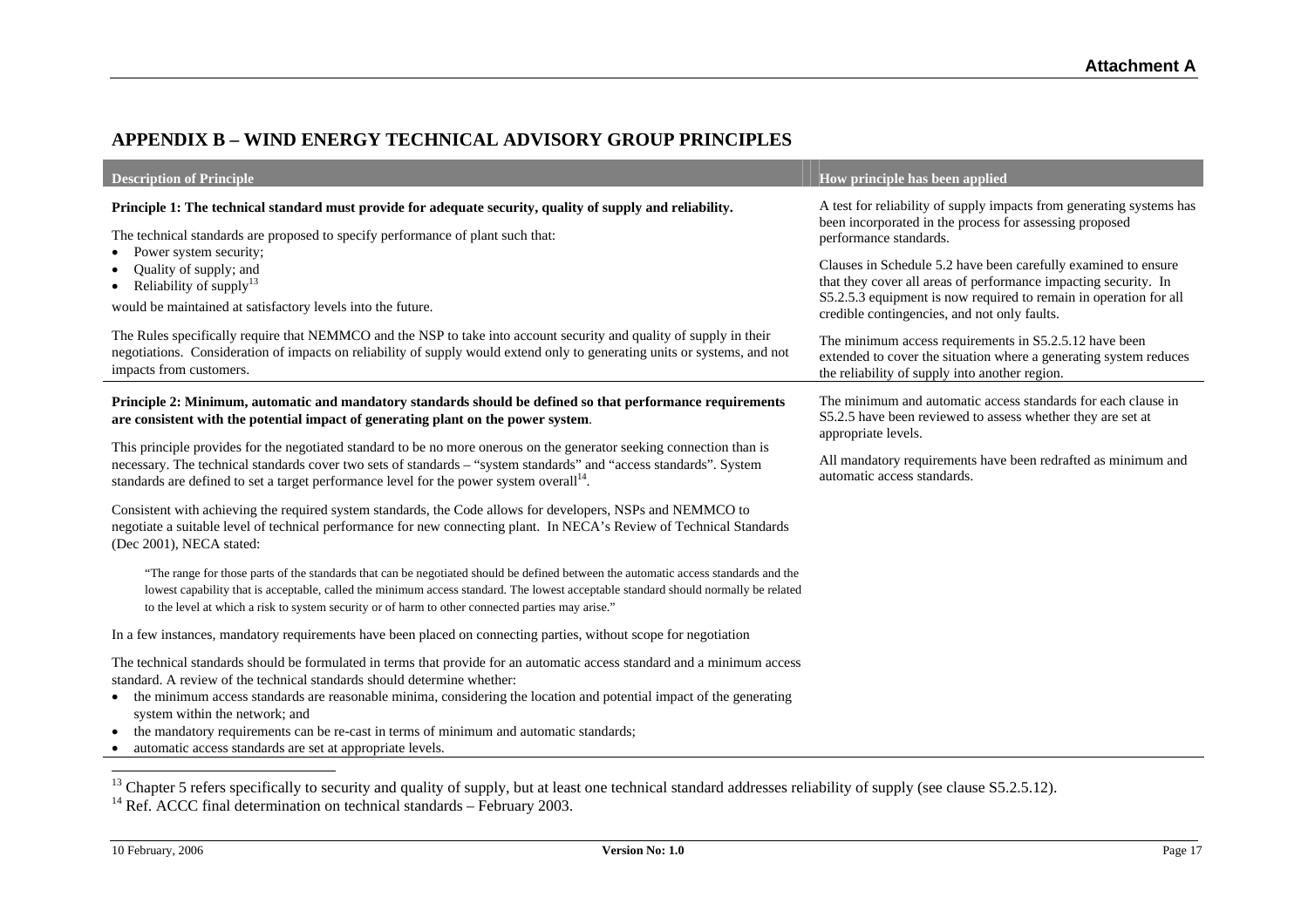| <b>Description of Principle</b>                                                                                                                                                                                                                                                                                                                                                                                                                                                                                                                                                                                    | How principle has been applied                                                                                                                                                                                |
|--------------------------------------------------------------------------------------------------------------------------------------------------------------------------------------------------------------------------------------------------------------------------------------------------------------------------------------------------------------------------------------------------------------------------------------------------------------------------------------------------------------------------------------------------------------------------------------------------------------------|---------------------------------------------------------------------------------------------------------------------------------------------------------------------------------------------------------------|
| Principle 3: Terminology used in the technical standards should support their appropriate application. Where<br>technically appropriate, performance of generating plant should be measured at the connection point.                                                                                                                                                                                                                                                                                                                                                                                               | Use of the term "scheduled" has been reduced to those instances<br>where the category of registration is intended.                                                                                            |
| Most of the technical standards are applied to generating units, but for distributed generating systems, such as wind farms,<br>which are comprised of numerous small units, it is appropriate to consider performance requirements in terms of<br>"generating systems", or the performance of the plant on the power system as measured at its connection point.                                                                                                                                                                                                                                                  | The technical requirements have been redrafted to allow for<br>performance related to a generating system, where appropriate and<br>to refer performance to the connection point or other agreed<br>location. |
| Depending on the way the plant is controlled and the configuration of its connection, performance can be considered in<br>some cases a function of the generating system <sup>15</sup> , and in others a characteristic of the generating unit. The terminology<br>used in the technical standards should therefore be specific, and appropriately support the standard's application, allowing<br>flexibility to define combined performance in terms of generating systems, and take effect at the connection point where<br>appropriate.                                                                        |                                                                                                                                                                                                               |
| The impact of a generating system on the power system security or quality of supply is generally governed by the laws of<br>physics and not influenced by whether it is scheduled or non-scheduled, except through application of certain market rules<br>(such as dispatch rules). Inappropriate use of the term "scheduled" in technical standards can have the consequence of<br>excluding significant intermittent generation projects from the requirement to comply with some technical standards.<br>When the technical standards are reviewed inappropriate use of the term "scheduled" should be avoided. |                                                                                                                                                                                                               |
| Principle 4: Where reasonable, the technical standards should be written so that they are applicable to all<br>technologies. Technology-specific terms should be used only where necessary to clarify requirements for particular<br>technologies.                                                                                                                                                                                                                                                                                                                                                                 | All clauses in S5.2 have been reviewed to eliminate technology<br>specific wording where possible or to write equivalent clauses for<br>different types of technologies.                                      |
| The technical standards must adequately cover all types of generation technologies. To the extent reasonably possible the<br>technical standards should not treat one technology more favourably than another. While the technical standards might<br>recognise the differences between technologies, the standards should aim to achieve an equivalent performance outcome.                                                                                                                                                                                                                                       | In S5.2.5.10 and S5.2.5.13 equivalent clauses for synchronous and<br>asynchronous plant have been written.                                                                                                    |
| As new technologies may emerge over time, technical standards should be written, where possible, in a form that can be<br>applied to all technologies. It is recognised that there may be some exceptions to this principle, for example, where a<br>technology has established methods of specifying technical capability that simplify performance assessment or where the<br>technical parameters for a technology are significantly different from those of other technologies.                                                                                                                                |                                                                                                                                                                                                               |
| Principle 5: Where possible, the technical standards should provide clear guidance on the basis for negotiating<br>access standards for each requirement.                                                                                                                                                                                                                                                                                                                                                                                                                                                          | A basis for negotiation has been added to clauses in S5.2.5 to<br>clarify the conditions that must be considered in the negotiation of<br>access standards.                                                   |
| To provide a fair and consistent basis for negotiation on a particular technical standard requirement, there should be no<br>ambiguity in the intent of the clause or the factors that impact the level of acceptable performance. This can be achieved<br>by the provision of clear guidance.                                                                                                                                                                                                                                                                                                                     | The concept of "considered project" has been introduced to ensure<br>that impacts between projects are properly considered in the<br>assessments.                                                             |

<span id="page-17-0"></span><sup>&</sup>lt;sup>15</sup> The Rules define a generating system to be "a system comprising one or more generating units".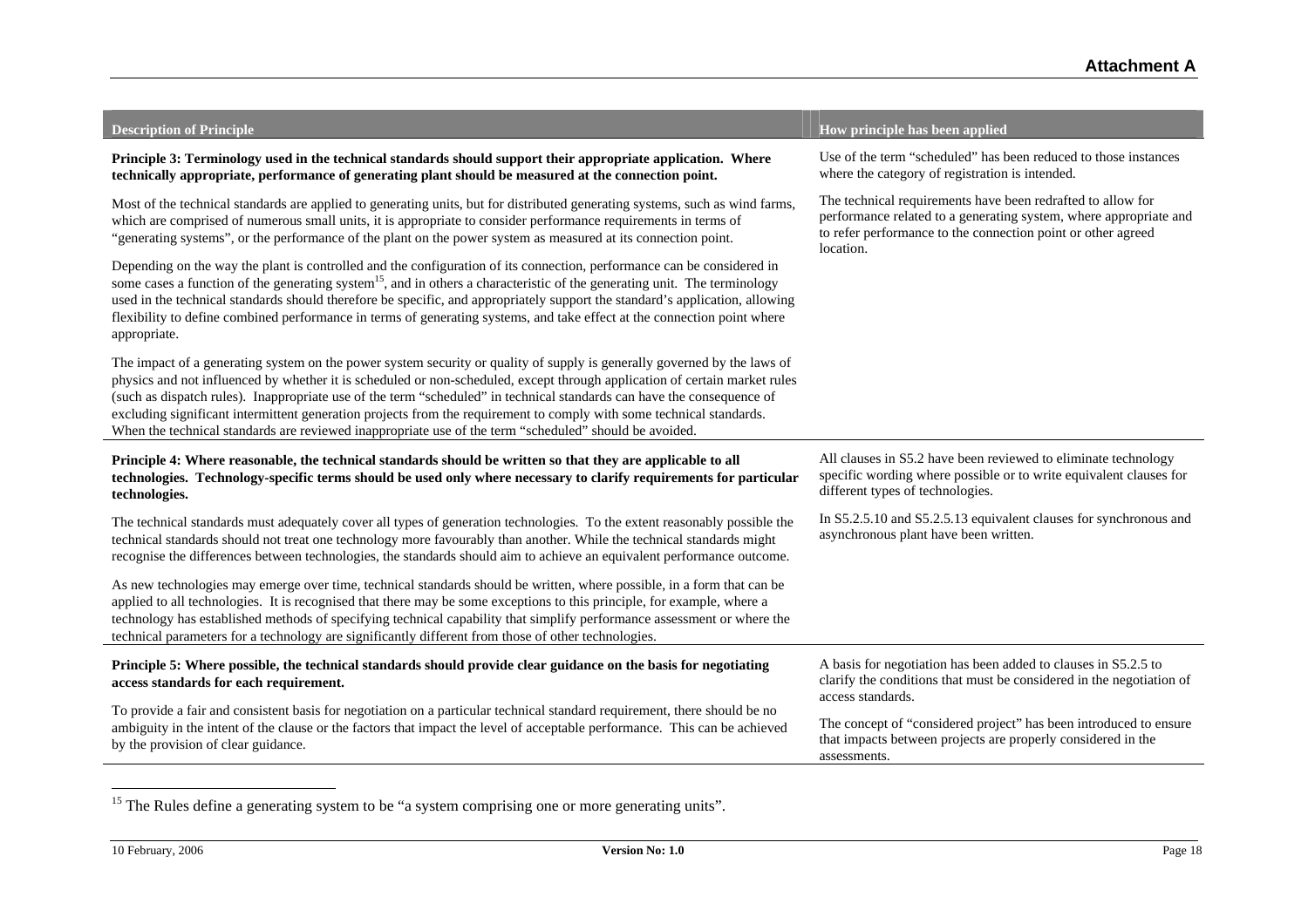| Greater clarity on the purpose of clauses and the basis for negotiation between automatic and minimum access standards<br>will assist both NSPs and Generators in their negotiations, and will enhance the consistency of negotiated outcomes for<br>technical standards.                                                                                                                                                                                                                                                                                                                                                                                                                                                                                                                                                                                                                                                                                |                                                                                                                                                                                                                                                                                                                                                                                                                                                                                                                                                                                                                                                                                                                                                                                                                                                                                                                                                                                                               |
|----------------------------------------------------------------------------------------------------------------------------------------------------------------------------------------------------------------------------------------------------------------------------------------------------------------------------------------------------------------------------------------------------------------------------------------------------------------------------------------------------------------------------------------------------------------------------------------------------------------------------------------------------------------------------------------------------------------------------------------------------------------------------------------------------------------------------------------------------------------------------------------------------------------------------------------------------------|---------------------------------------------------------------------------------------------------------------------------------------------------------------------------------------------------------------------------------------------------------------------------------------------------------------------------------------------------------------------------------------------------------------------------------------------------------------------------------------------------------------------------------------------------------------------------------------------------------------------------------------------------------------------------------------------------------------------------------------------------------------------------------------------------------------------------------------------------------------------------------------------------------------------------------------------------------------------------------------------------------------|
| Principle 6: Changes to the technical standards must include appropriate transitional arrangements.<br>Consideration must be given to how the changes will apply to<br>Registered generators (as at the date of commencement of the amendments);<br>(i)<br>Plant not registered, but with connection agreements pre-dating the commencement date of amendments;<br>(i)<br>Plant registered prior to the amendments coming into effect, but modified after this date (including whether the plant<br>(iii)<br>must comply with all new requirements or only those related to the modifications made).<br>Non-committed projects that are in the process of negotiating connection agreements.<br>(iv)<br>In developing these transitional arrangements consideration must be given to the possible economic impact on all parties<br>affected by the transitional arrangements, and in any case, the requirements of Principle 1 must not be compromised. | Transitional arrangements have been drafted to account for<br>registering of performance standards when technical requirements<br>change for<br>existing Registered Generators;<br>plant for which a connection application has been signed<br>(which may or may not contain performance standards), and<br>which has not been registered; and<br>plant for which (because of an anomaly in previous drafting)<br>technically has no registered performance standards.<br>Under the proposed arrangements, performance standards of<br>existing registered plant and plant with signed connection<br>agreements are not required to meet new standards, but new plant<br>is required to meet the new standards.<br>When plant is altered, the owner will only be required to upgrade<br>performance standards related to the modification (for example, if<br>an excitation system is modified then the Generator will be<br>required to upgrade plant performance for S5.2.5.13 to current<br>requirements). |
| Principle 7: Changes to technical standards are to be technically justified<br>To provide adequate certainty to generators and intending generators the technical standards should only be changed if an<br>appropriate industry body can demonstrate an adequate technical requirement for the change. The justification for this<br>could include the need to correct an error or omission or to incorporate a new technology.<br>In general, when changes are required to incorporate a new technology into the technical standards, contributions to the<br>technical standards review should be sought from both power system experts and specialists from the new technology.                                                                                                                                                                                                                                                                      | The technical changes have been reviewed and refined with the<br>assistance of a group of highly experienced industry<br>representatives. Input to the review process has also been sought<br>from equipment manufacturers (including wind turbine<br>manufacturers.) Comment from manufacturers was reviewed by<br>the industry reference group.                                                                                                                                                                                                                                                                                                                                                                                                                                                                                                                                                                                                                                                             |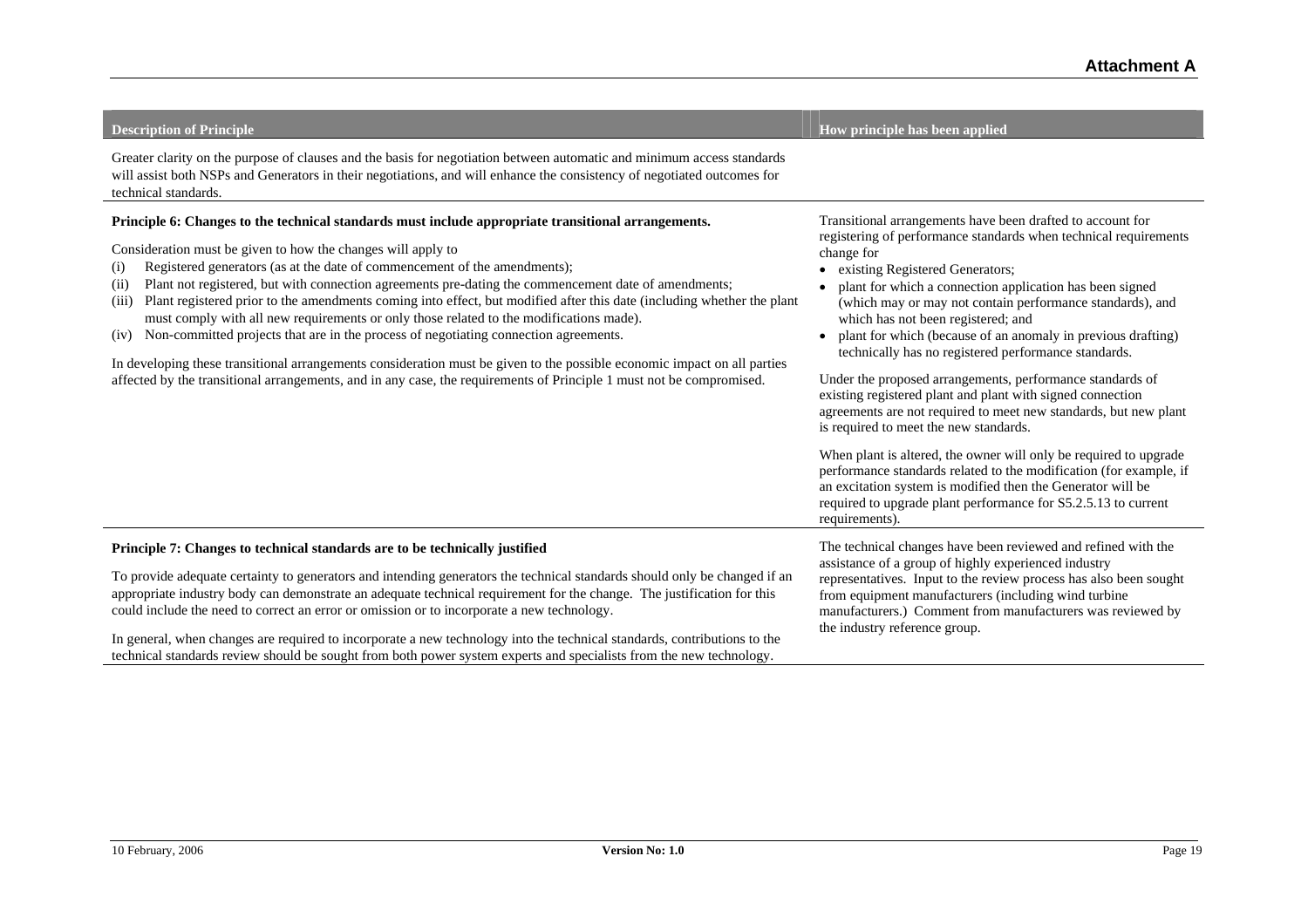# **APPENDIX C – MEMBERSHIP OF THE TECHNICAL STANDARDS REFERENCE GROUP**

| <b>Industry sector</b>                | Company               | <b>Name</b>              |  |
|---------------------------------------|-----------------------|--------------------------|--|
| <b>Transmission Network Service</b>   | ElectraNet SA         | John Thompson            |  |
| Provider                              | Transend              | Chandra Kumble           |  |
|                                       | <b>ESIPC</b>          | Craig Oakeshott          |  |
|                                       | TransGrid             | Michael Bradbery         |  |
| Distribution Network Service Provider | <b>Country Energy</b> | Col Hackney *            |  |
|                                       | <b>ETSA Utilities</b> | Paul Driver <sup>*</sup> |  |
| Generators (synchronous plant)        | Hydro Tasmania        | John Arneaud             |  |
|                                       | Loy Yang MMCo         | Jonathon Dyson           |  |
| Retailers                             | <b>AGL</b>            | Alex Cruickshank         |  |
| <b>Wind Generation Developers</b>     | <b>Tarong Energy</b>  | Nic Buckley              |  |
|                                       |                       |                          |  |
|                                       | Pacific Hydro         | <b>Kate Summers</b>      |  |
| Renewable Energy Developers           | Southern Hydro        | Rob Jackson              |  |
| <b>System Operator</b>                | <b>NEMMCO</b>         | Paul Ravalli             |  |
|                                       |                       | Jennifer Crisp (Chair)   |  |
|                                       |                       | Ian Arnott               |  |

\* Alternate meetings.